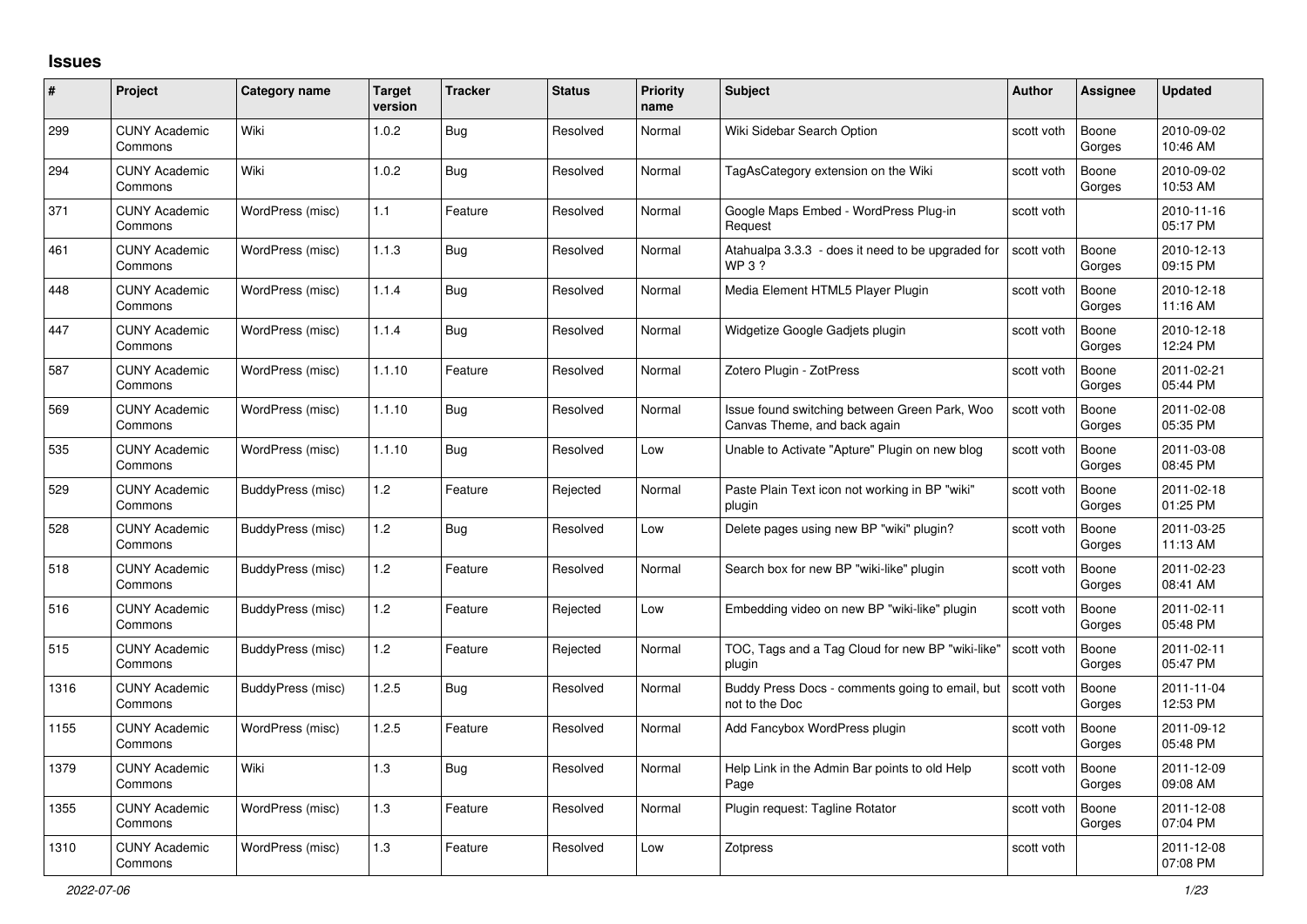| #    | Project                         | <b>Category name</b> | Target<br>version | <b>Tracker</b> | <b>Status</b> | <b>Priority</b><br>name | <b>Subject</b>                                                                    | <b>Author</b> | <b>Assignee</b> | <b>Updated</b>         |
|------|---------------------------------|----------------------|-------------------|----------------|---------------|-------------------------|-----------------------------------------------------------------------------------|---------------|-----------------|------------------------|
| 754  | <b>CUNY Academic</b><br>Commons | BuddyPress (misc)    | 1.3               | Bug            | Resolved      | Normal                  | LaTex parsing on email notifications                                              | scott voth    | Boone<br>Gorges | 2011-09-14<br>01:28 AM |
| 689  | <b>CUNY Academic</b><br>Commons | BuddyPress (misc)    | 1.3               | <b>Bug</b>     | Resolved      | Normal                  | BP-specific custom post types should not be<br>visible to non-admins on Dashboard | scott voth    | Boone<br>Gorges | 2011-05-17<br>11:13 AM |
| 530  | <b>CUNY Academic</b><br>Commons | BuddyPress (misc)    | $1.3$             | Feature        | Rejected      | Normal                  | Automatically generated Page urls for new BP wiki<br>plugin                       | scott voth    | Boone<br>Gorges | 2011-02-11<br>05:50 PM |
| 517  | <b>CUNY Academic</b><br>Commons | BuddyPress (misc)    | 1.3               | Feature        | Resolved      | Normal                  | Image handling for new BP "wiki-like" plugin                                      | scott voth    | Boone<br>Gorges | 2011-06-20<br>11:33 AM |
| 1461 | CUNY Academic<br>Commons        | BuddyPress (misc)    | 1.3.1             | Bug            | Resolved      | Normal                  | Strange Behaviour in the Activity Stream                                          | scott voth    | Boone<br>Gorges | 2011-12-19<br>08:33 AM |
| 1502 | <b>CUNY Academic</b><br>Commons | WordPress (misc)     | 1.3.4             | Support        | Resolved      | Normal                  | The Commons Classified - ClassiPress Theme                                        | scott voth    | Boone<br>Gorges | 2012-01-13<br>09:09 AM |
| 1465 | <b>CUNY Academic</b><br>Commons | Wiki                 | 1.3.4             | Bug            | Resolved      | Normal                  | TagAsCategory Extension & Wiki Inc Plugin                                         | scott voth    | Boone<br>Gorges | 2012-01-10<br>08:46 PM |
| 1427 | <b>CUNY Academic</b><br>Commons | WordPress (misc)     | 1.3.5             | Feature        | Resolved      | Normal                  | Plugin Request: jQuery Vertical Accordion Menu                                    | scott voth    | Boone<br>Gorges | 2012-01-16<br>08:17 PM |
| 1645 | <b>CUNY Academic</b><br>Commons | WordPress (misc)     | 1.3.8             | <b>Bug</b>     | Resolved      | Normal                  | WordTube Plugin can't find "JW Player" - fails to<br>play .swf files              | scott voth    | Boone<br>Gorges | 2012-02-23<br>07:27 PM |
| 1720 | <b>CUNY Academic</b><br>Commons | WordPress (misc)     | 1.3.9             | Feature        | Resolved      | Normal                  | Plugin Request: Tumblr Importer                                                   | scott voth    | Boone<br>Gorges | 2012-03-12<br>11:57 AM |
| 1719 | CUNY Academic<br>Commons        | WordPress (misc)     | 1.3.9             | Feature        | Resolved      | Normal                  | Plugin Request: RSS Importer                                                      | scott voth    | Boone<br>Gorges | 2012-03-12<br>11:59 AM |
| 1717 | <b>CUNY Academic</b><br>Commons | WordPress (misc)     | 1.3.9             | <b>Bug</b>     | Resolved      | Normal                  | SimplePie For WP not working - need a writable<br>Cache Folder                    | scott voth    | Boone<br>Gorges | 2012-03-12<br>12:17 PM |
| 1716 | <b>CUNY Academic</b><br>Commons | WordPress (misc)     | 1.3.9             | Feature        | Resolved      | Normal                  | Plugin Request: Blogger Importer                                                  | scott voth    | Boone<br>Gorges | 2012-03-12<br>11:56 AM |
| 1746 | <b>CUNY Academic</b><br>Commons | WordPress (misc)     | 1.3.10            | Feature        | Resolved      | Normal                  | Max Number of Items in a Tag Cloud                                                | scott voth    | Boone<br>Gorges | 2012-03-29<br>10:09 AM |
| 1656 | <b>CUNY Academic</b><br>Commons | WordPress (misc)     | 1.3.10            | Bug            | Rejected      | High                    | WordTube Player Still Doesn't Play SWF Files                                      | scott voth    | Boone<br>Gorges | 2012-03-29<br>07:59 PM |
| 1797 | <b>CUNY Academic</b><br>Commons | WordPress (misc)     | 1.3.10.1          | Bug            | Resolved      | Urgent                  | JITP link doesn't seem to be working - "page not<br>redirecting properly"         | scott voth    | Boone<br>Gorges | 2012-03-30<br>08:38 AM |
| 1848 | <b>CUNY Academic</b><br>Commons | WordPress (misc)     | 1.3.13            | <b>Bug</b>     | Resolved      | Normal                  | Having Issues with Saving Menu Changes on the<br><b>Commons Codex</b>             | scott voth    | Boone<br>Gorges | 2012-04-26<br>07:48 PM |
| 1396 | <b>CUNY Academic</b><br>Commons | WordPress (misc)     | 1.3.13            | Bug            | Resolved      | Normal                  | InLine Google Docs Plugin Not Working                                             | scott voth    | Boone<br>Gorges | 2012-05-22<br>11:36 AM |
| 1948 | CUNY Academic<br>Commons        | WordPress (misc)     | 1.3.15            | Bug            | Rejected      | Normal                  | Verite Timeline plugin                                                            | scott voth    | Boone<br>Gorges | 2012-06-25<br>09:10 AM |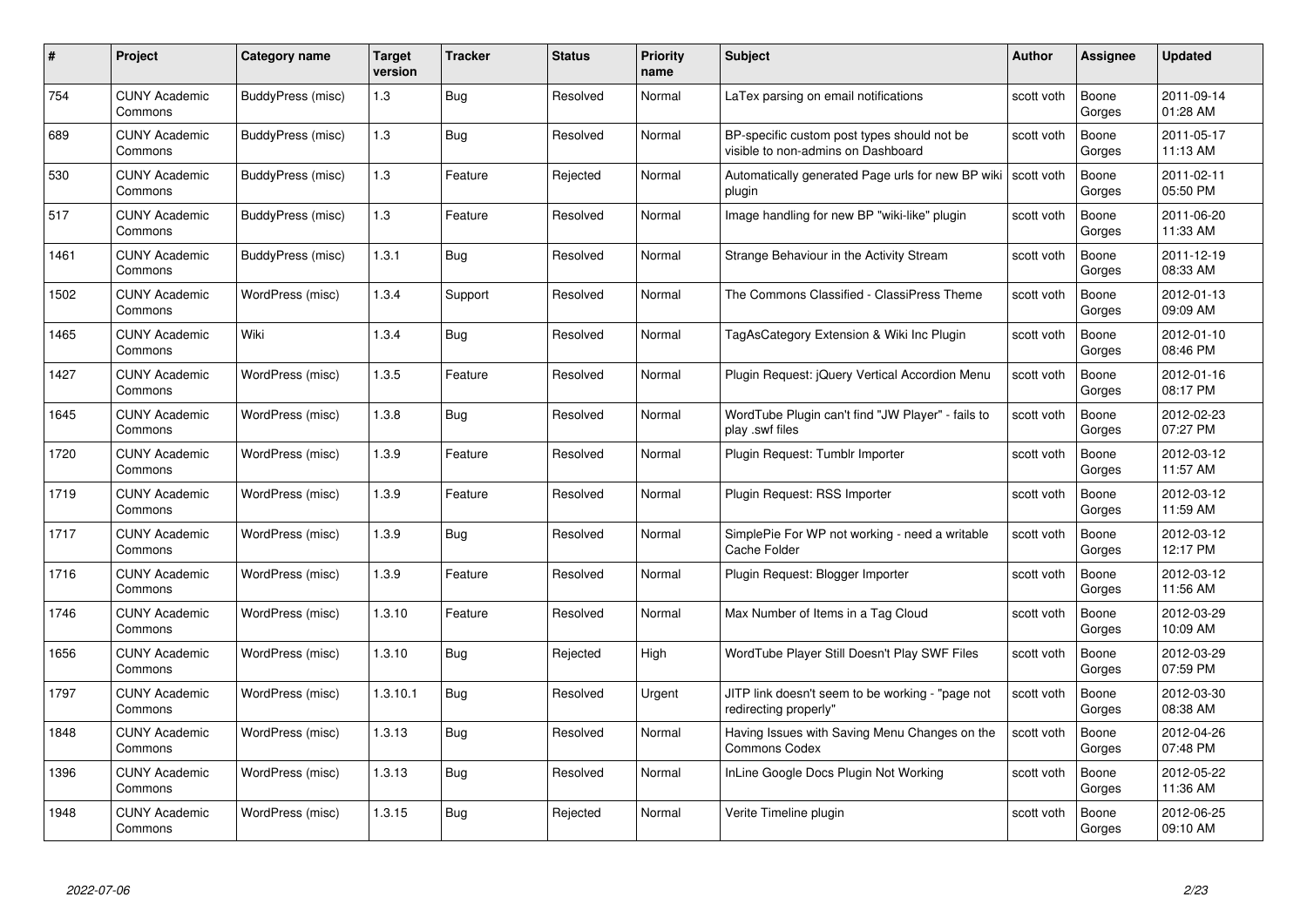| #    | Project                         | Category name            | Target<br>version | <b>Tracker</b> | <b>Status</b> | <b>Priority</b><br>name | <b>Subject</b>                                                                              | Author     | <b>Assignee</b>   | <b>Updated</b>         |
|------|---------------------------------|--------------------------|-------------------|----------------|---------------|-------------------------|---------------------------------------------------------------------------------------------|------------|-------------------|------------------------|
| 1947 | <b>CUNY Academic</b><br>Commons | WordPress (misc)         | 1.3.15            | Bug            | Rejected      | Normal                  | Inline Google Docs - SSL required                                                           | scott voth | Boone<br>Gorges   | 2012-06-25<br>09:12 AM |
| 2009 | <b>CUNY Academic</b><br>Commons | WordPress (misc)         | 1.3.17            | Feature        | Resolved      | Urgent                  | New Child Theme for Woo Theme 'Simplicity'                                                  | scott voth | Boone<br>Gorges   | 2012-08-01<br>12:25 AM |
| 1718 | <b>CUNY Academic</b><br>Commons | WordPress (misc)         | 1.4               | Feature        | Resolved      | Normal                  | Plugin Request - Live Journal Importer                                                      | scott voth | Boone<br>Gorges   | 2012-03-19<br>10:48 PM |
| 1257 | <b>CUNY Academic</b><br>Commons | BuddyPress (misc)        | 1.4               | Bug            | Resolved      | Low                     | Next Page Navigation missing at bottom of page<br>when looking at Group Members             | scott voth | Dominic<br>Giglio | 2012-03-12<br>02:55 PM |
| 2112 | <b>CUNY Academic</b><br>Commons | WordPress (misc)         | 1.4.5             | Bug            | Resolved      | Normal                  | Codex Slider getting a jquery error                                                         | scott voth | Dominic<br>Giglio | 2012-09-18<br>06:38 PM |
| 2436 | <b>CUNY Academic</b><br>Commons | WordPress (misc)         | 1.4.20            | <b>Bug</b>     | Resolved      | Normal                  | Commons News blog - Commons Buzz Slider                                                     | scott voth | Boone<br>Gorges   | 2013-02-28<br>11:27 AM |
| 2332 | <b>CUNY Academic</b><br>Commons | WordPress (misc)         | 1.4.20            | <b>Bug</b>     | Resolved      | Normal                  | Arras Theme Slider gets jquery error                                                        | scott voth | Dominic<br>Giglio | 2013-03-01<br>07:55 PM |
| 2525 | <b>CUNY Academic</b><br>Commons | WordPress (misc)         | 1.4.25            | Bug            | Resolved      | Normal                  | Twitter Widget Pro Plugin                                                                   | scott voth |                   | 2013-04-21<br>07:34 PM |
| 1222 | <b>CUNY Academic</b><br>Commons | WordPress (misc)         | 1.5               | Feature        | Resolved      | Normal                  | Evaluate Premium Themes for "The Commons<br>Classified"                                     | scott voth | Boone<br>Gorges   | 2011-11-29<br>10:23 AM |
| 2779 | <b>CUNY Academic</b><br>Commons | BuddyPress (misc)        | 1.5.3             | <b>Bug</b>     | Resolved      | Normal                  | Firefox Issue on Portfolio page when scrolling<br>down                                      | scott voth | Boone<br>Gorges   | 2013-09-19<br>01:52 PM |
| 2796 | <b>CUNY Academic</b><br>Commons |                          | 1.5.4             | <b>Bug</b>     | Resolved      | Normal                  | Sluggish Response on the Site - Sunday 9/15 -<br>3PM - 6PM                                  | scott voth | Boone<br>Gorges   | 2013-10-01<br>08:41 PM |
| 2813 | <b>CUNY Academic</b><br>Commons | WordPress (misc)         | 1.5.5             | Feature        | Resolved      | Normal                  | WordPress plugin request - MailPoet                                                         | scott voth | Boone<br>Gorges   | 2013-10-11<br>08:18 PM |
| 2982 | <b>CUNY Academic</b><br>Commons | <b>WordPress Themes</b>  | 1.5.21            | <b>Bug</b>     | Resolved      | Normal                  | Sliders are broken on Woo Canvas theme                                                      | scott voth | Dominic<br>Giglio | 2014-03-12<br>01:41 PM |
| 2080 | <b>CUNY Academic</b><br>Commons | WordPress (misc)         | 1.5.21            | Feature        | Resolved      | Normal                  | Upgrade Woo Canvas to Current Version (5.0) -<br>Responsive                                 | scott voth | Dominic<br>Giglio | 2014-03-12<br>01:42 PM |
| 2849 | <b>CUNY Academic</b><br>Commons | BuddyPress (misc)        | 1.6               | Design/UX      | Duplicate     | Low                     | User Experience - Changing Avatar                                                           | scott voth | Boone<br>Gorges   | 2014-03-27<br>03:08 PM |
| 2581 | <b>CUNY Academic</b><br>Commons | WordPress (misc)         | 1.6.3             | Bug            | Resolved      | Low                     | <b>Blog Deleted?</b>                                                                        | scott voth | Boone<br>Gorges   | 2014-05-12<br>02:46 PM |
| 3200 | <b>CUNY Academic</b><br>Commons | <b>WordPress Plugins</b> | 1.6.4             | <b>Bug</b>     | Resolved      | Normal                  | Plugin Request: Social Stickers                                                             | scott voth | Boone<br>Gorges   | 2014-05-21<br>09:53 PM |
| 3358 | <b>CUNY Academic</b><br>Commons | <b>WordPress Plugins</b> | 1.6.11            | Support        | Resolved      | Normal                  | Plugin Request: GeoMashUp                                                                   | scott voth | Boone<br>Gorges   | 2014-08-01<br>08:40 AM |
| 3348 | <b>CUNY Academic</b><br>Commons | Toolbar                  | 1.6.11            | Bug            | Resolved      | Normal                  | "Publications on the Commons" option missing on<br>"About" link accessed from the Admin Bar | scott voth | Boone<br>Gorges   | 2014-08-01<br>08:55 AM |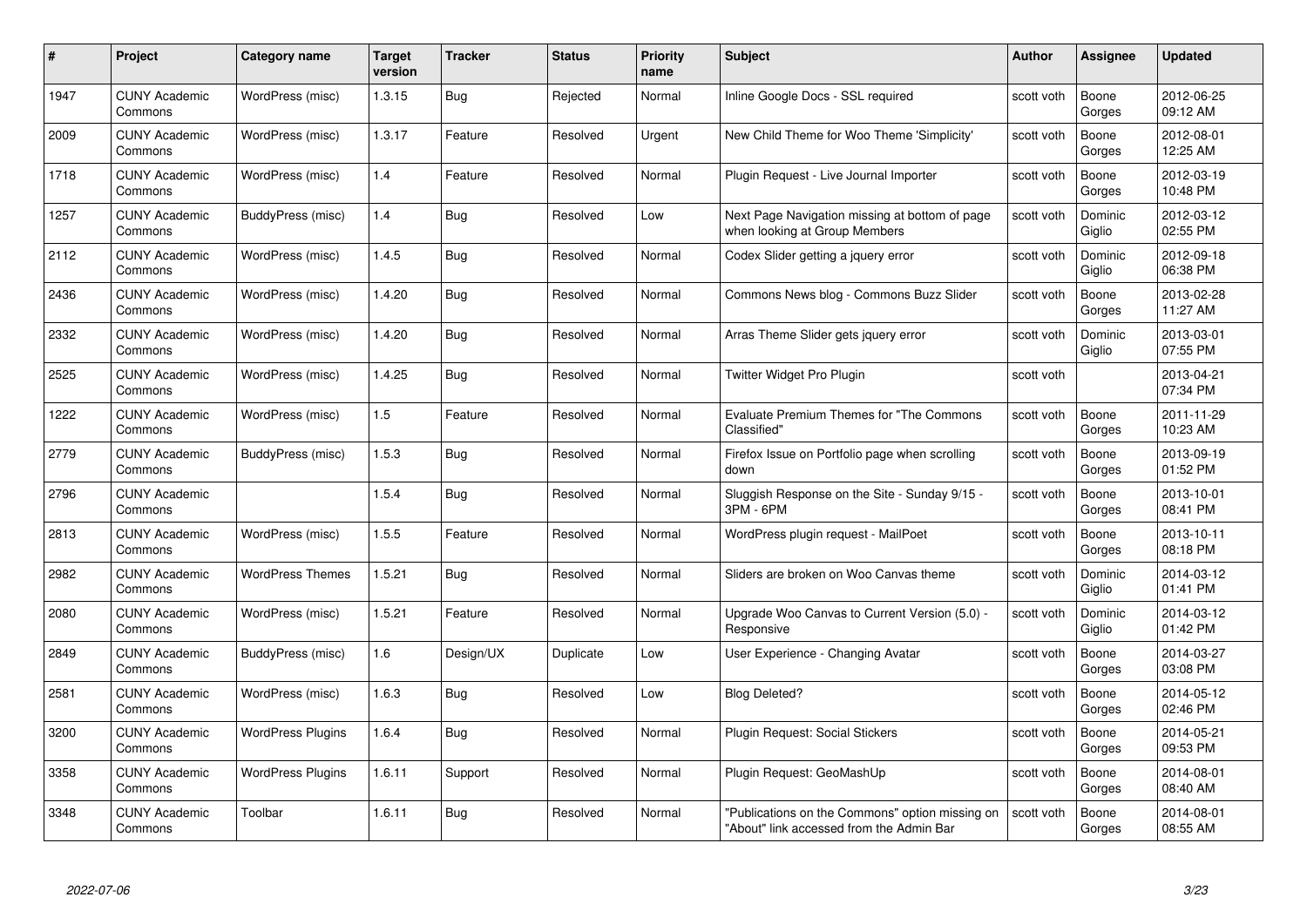| #    | Project                         | <b>Category name</b>     | Target<br>version | <b>Tracker</b> | <b>Status</b> | <b>Priority</b><br>name | <b>Subject</b>                                                           | <b>Author</b> | Assignee        | <b>Updated</b>         |
|------|---------------------------------|--------------------------|-------------------|----------------|---------------|-------------------------|--------------------------------------------------------------------------|---------------|-----------------|------------------------|
| 3502 | <b>CUNY Academic</b><br>Commons | Blogs (BuddyPress)       | 1.6.17            | Bug            | Resolved      | High                    | "Create a Site" button not working on Blog Page                          | scott voth    | Boone<br>Gorges | 2014-09-30<br>02:17 PM |
| 3531 | <b>CUNY Academic</b><br>Commons | Home Page                | 1.7               | Feature        | Resolved      | Normal                  | Let Users Hover over Hero Slides to Stop<br>Animation                    | scott voth    | Daniel Jones    | 2014-10-13<br>05:43 PM |
| 3522 | CUNY Academic<br>Commons        | My Commons               | 1.7               | <b>Bug</b>     | Resolved      | Normal                  | 1.7 Testing - Delete button not working on My<br>Commons                 | scott voth    | Raymond<br>Hoh  | 2014-10-08<br>03:13 PM |
| 3576 | <b>CUNY Academic</b><br>Commons | <b>WordPress Plugins</b> | 1.7.1             | Support        | Resolved      | Normal                  | Plugin Request: Better Search                                            | scott voth    | Boone<br>Gorges | 2014-10-21<br>11:26 AM |
| 3600 | <b>CUNY Academic</b><br>Commons | <b>WordPress Plugins</b> | 1.7.2             | Support        | Resolved      | Normal                  | New Plugin Request - Meta-Slider                                         | scott voth    | Boone<br>Gorges | 2014-11-01<br>02:29 PM |
| 3478 | <b>CUNY Academic</b><br>Commons | Domain Mapping           | 1.7.2             | Feature        | Resolved      | Normal                  | Google Analytics and Mapped Domains                                      | scott voth    | scott voth      | 2014-11-02<br>09:43 AM |
| 3712 | <b>CUNY Academic</b><br>Commons | <b>WordPress Themes</b>  | 1.7.6             | Support        | Resolved      | Normal                  | Two plugins for the "Old Paper Theme" not<br>Available                   | scott voth    |                 | 2014-12-11<br>08:16 PM |
| 3940 | <b>CUNY Academic</b><br>Commons | <b>WordPress Plugins</b> | 1.7.16            | Support        | Resolved      | Normal                  | Plugin Request - Amazon Link                                             | scott voth    | Boone<br>Gorges | 2015-03-21<br>08:45 PM |
| 3523 | <b>CUNY Academic</b><br>Commons | My Commons               | 1.8               | <b>Bug</b>     | Resolved      | Normal                  | 1.7 Testing - "Reply" and Post Button                                    | scott voth    | Boone<br>Gorges | 2015-04-09<br>05:19 PM |
| 1237 | <b>CUNY Academic</b><br>Commons | Events                   | 1.8               | Feature        | Resolved      | Normal                  | Develop Commons Calendar of Events Plugin                                | scott voth    | Boone<br>Gorges | 2016-02-15<br>11:19 PM |
| 4309 | <b>CUNY Academic</b><br>Commons | Home Page                | 1.8.5             | Feature        | Resolved      | Normal                  | Change Main Navigation Help Link to<br>http://codex.commons.gc.cuny.edu/ | scott voth    |                 | 2015-07-21<br>10:45 AM |
| 4455 | <b>CUNY Academic</b><br>Commons | <b>Group Files</b>       | 1.8.8             | <b>Bug</b>     | Resolved      | High                    | Group Files Download to zip Not working                                  | scott voth    | Boone<br>Gorges | 2015-08-19<br>09:58 AM |
| 4419 | <b>CUNY Academic</b><br>Commons | <b>WordPress Plugins</b> | 1.8.8             | Support        | Resolved      | Normal                  | Activate "WordPress Importer" by Default                                 | scott voth    | Raymond<br>Hoh  | 2015-08-11<br>08:29 PM |
| 4526 | <b>CUNY Academic</b><br>Commons | Homepage Slides          | 1.8.11            | <b>Bug</b>     | Resolved      | Normal                  | Mousing Over Hero Slide does not stop Animation                          | scott voth    | Daniel Jones    | 2015-09-18<br>03:53 PM |
| 3964 | <b>CUNY Academic</b><br>Commons | Group Announcments       | 1.8.17            | Bug            | Resolved      | Normal                  | "There was a problem" error when posting<br>Group Announcement           | scott voth    | Boone<br>Gorges | 2015-11-18<br>05:45 PM |
| 4524 | <b>CUNY Academic</b><br>Commons | Events                   | 1.9               | Feature        | Resolved      | Normal                  | Create a iCal Feed for Events Calendar                                   | scott voth    | Raymond<br>Hoh  | 2015-11-09<br>12:55 PM |
| 5089 | <b>CUNY Academic</b><br>Commons | Server                   | 1.9.4             | Support        | Resolved      | Urgent                  | response time sluggish                                                   | scott voth    | Boone<br>Gorges | 2016-01-11<br>10:16 PM |
| 4978 | <b>CUNY Academic</b><br>Commons | Directories              | 1.9.4             | Feature        | Resolved      | High                    | On Profile Provide a Way to Enter or Change<br>Campus Affiliation        | scott voth    | Boone<br>Gorges | 2016-01-11<br>10:41 PM |
| 5548 | CUNY Academic<br>Commons        | <b>WordPress Plugins</b> | 1.9.15            | Feature        | Resolved      | Normal                  | Plugin Reguest: Inventory Manager - Michael<br>Madden                    | scott voth    |                 | 2016-05-11<br>11:27 PM |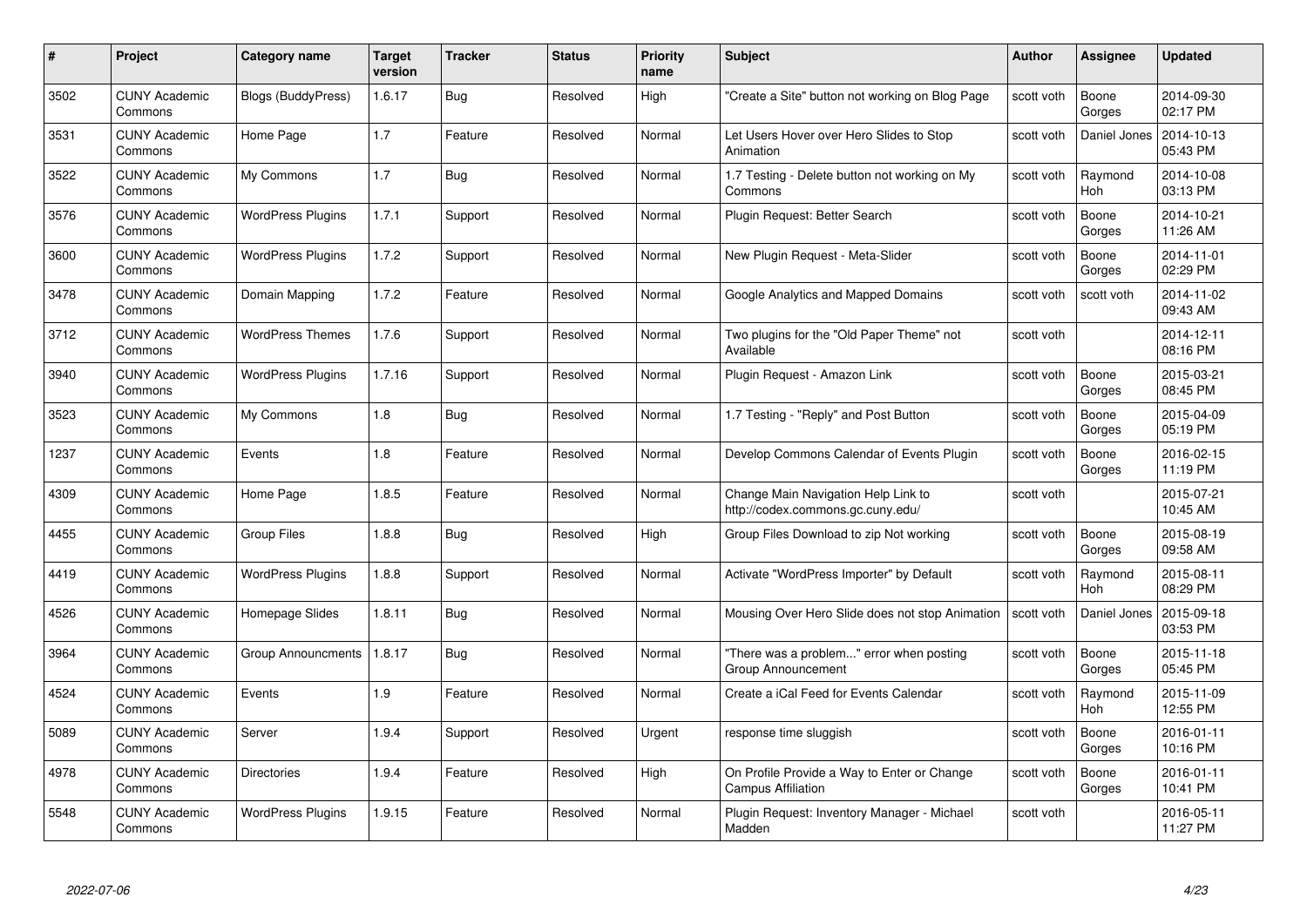| #    | Project                         | <b>Category name</b>       | Target<br>version | <b>Tracker</b> | <b>Status</b> | <b>Priority</b><br>name | <b>Subject</b>                                                        | <b>Author</b> | <b>Assignee</b> | <b>Updated</b>         |
|------|---------------------------------|----------------------------|-------------------|----------------|---------------|-------------------------|-----------------------------------------------------------------------|---------------|-----------------|------------------------|
| 5582 | <b>CUNY Academic</b><br>Commons | <b>WordPress Plugins</b>   | 1.9.17            | Bug            | Resolved      | Normal                  | Visual Composer Not Working with Bridge Theme<br>Anymore              | scott voth    | Boone<br>Gorges | 2016-06-01<br>10:56 PM |
| 5569 | <b>CUNY Academic</b><br>Commons | <b>WordPress Plugins</b>   | 1.9.18            | Feature        | Resolved      | Normal                  | WP Inventory Manager Add-On - Michael Madden                          | scott voth    | Boone<br>Gorges | 2016-06-12<br>10:39 AM |
| 5653 | <b>CUNY Academic</b><br>Commons | <b>WordPress Plugins</b>   | 1.9.19            | Feature        | Resolved      | Normal                  | Plugin Request - Simple Custom Post Order -<br>Cynthia Tobar          | scott voth    | Boone<br>Gorges | 2016-06-21<br>10:19 PM |
| 5828 | <b>CUNY Academic</b><br>Commons | Upgrades                   | 1.9.22            | Bug            | Resolved      | High                    | New Server - File Uploads                                             | scott voth    | Boone<br>Gorges | 2016-08-02<br>12:00 AM |
| 5885 | CUNY Academic<br>Commons        | <b>WordPress Plugins</b>   | 1.9.24            | Support        | Resolved      | Normal                  | Plugin Request - Knight Lab Timeline                                  | scott voth    | Boone<br>Gorges | 2016-08-11<br>10:56 PM |
| 6000 | <b>CUNY Academic</b><br>Commons | <b>WordPress Plugins</b>   | 1.9.27            | <b>Bug</b>     | Resolved      | Normal                  | Unconfirmed Users Plugin is visible on all sites                      | scott voth    | Boone<br>Gorges | 2016-09-11<br>09:10 PM |
| 6542 | <b>CUNY Academic</b><br>Commons | Group Forums               | 1.10              | Bug            | Resolved      | Normal                  | Embedded image's caption is not rendering -<br>Commons 1.10 testing   | scott voth    | Raymond<br>Hoh  | 2016-11-01<br>10:59 AM |
| 6539 | <b>CUNY Academic</b><br>Commons | Events                     | 1.10              | Bug            | Resolved      | Normal                  | Event Room numbers don't seem to be persisted<br>Commons 1.10 testing | scott voth    | Boone<br>Gorges | 2016-10-31<br>04:23 PM |
| 6536 | <b>CUNY Academic</b><br>Commons | <b>Email Notifications</b> | 1.10              | Bug            | Resolved      | Normal                  | HTML not rendering (Sunday, 12:30 - 1:15PM) -<br>Commons 1.10 Testing | scott voth    | Raymond<br>Hoh  | 2016-11-07<br>10:49 AM |
| 1625 | <b>CUNY Academic</b><br>Commons | BuddyPress (misc)          | 1.10              | Feature        | Resolved      | Normal                  | Modify Default Avatar and Assignment Process                          | scott voth    | Boone<br>Gorges | 2016-02-19<br>12:09 AM |
| 7738 | CUNY Academic<br>Commons        | <b>WordPress Plugins</b>   | 1.10.12           | Feature        | Resolved      | Normal                  | Image Attribution Tagger                                              | scott voth    |                 | 2017-03-02<br>02:22 PM |
| 7870 | <b>CUNY Academic</b><br>Commons | <b>WordPress Plugins</b>   | 1.10.15           | Feature        | Resolved      | Normal                  | Plugin request: Smush It                                              | scott voth    | Boone<br>Gorges | 2017-03-31<br>10:28 AM |
| 7810 | <b>CUNY Academic</b><br>Commons | <b>WordPress Themes</b>    | 1.10.15           | Support        | Resolved      | Normal                  | Brunelleschi theme deprecation                                        | scott voth    |                 | 2017-03-27<br>10:38 AM |
| 8149 | <b>CUNY Academic</b><br>Commons | <b>WordPress Plugins</b>   | 1.11              | Support        | Resolved      | Normal                  | Plugin Request - YouTube                                              | scott voth    | Boone<br>Gorges | 2017-05-15<br>09:54 AM |
| 8427 | <b>CUNY Academic</b><br>Commons | <b>WordPress Themes</b>    | 1.11.8            | Support        | Resolved      | Normal                  | child theme request for Short Docs                                    | scott voth    | Boone<br>Gorges | 2017-08-01<br>10:13 PM |
| 8475 | <b>CUNY Academic</b><br>Commons | <b>WordPress Themes</b>    | 1.11.9            | Support        | Resolved      | Normal                  | fix typo in child theme                                               | scott voth    | Boone<br>Gorges | 2017-08-08<br>04:31 PM |
| 8454 | <b>CUNY Academic</b><br>Commons | <b>WordPress Plugins</b>   | 1.11.9            | Support        | Resolved      | Normal                  | activate WP Bakery Visual Composer plugin for<br>child theme          | scott voth    | Boone<br>Gorges | 2017-08-10<br>02:09 PM |
| 8683 | <b>CUNY Academic</b><br>Commons | WordPress (misc)           | 1.11.12           | Support        | Resolved      | Normal                  | site banner getting overlaid by black WordPress<br>nav bar            | scott voth    |                 | 2017-09-11<br>09:32 PM |
| 8706 | CUNY Academic<br>Commons        | <b>WordPress Plugins</b>   | 1.11.13           | Support        | Resolved      | Normal                  | Plugin Reguest - Accordion Slider lite                                | scott voth    |                 | 2017-09-22<br>10:01 AM |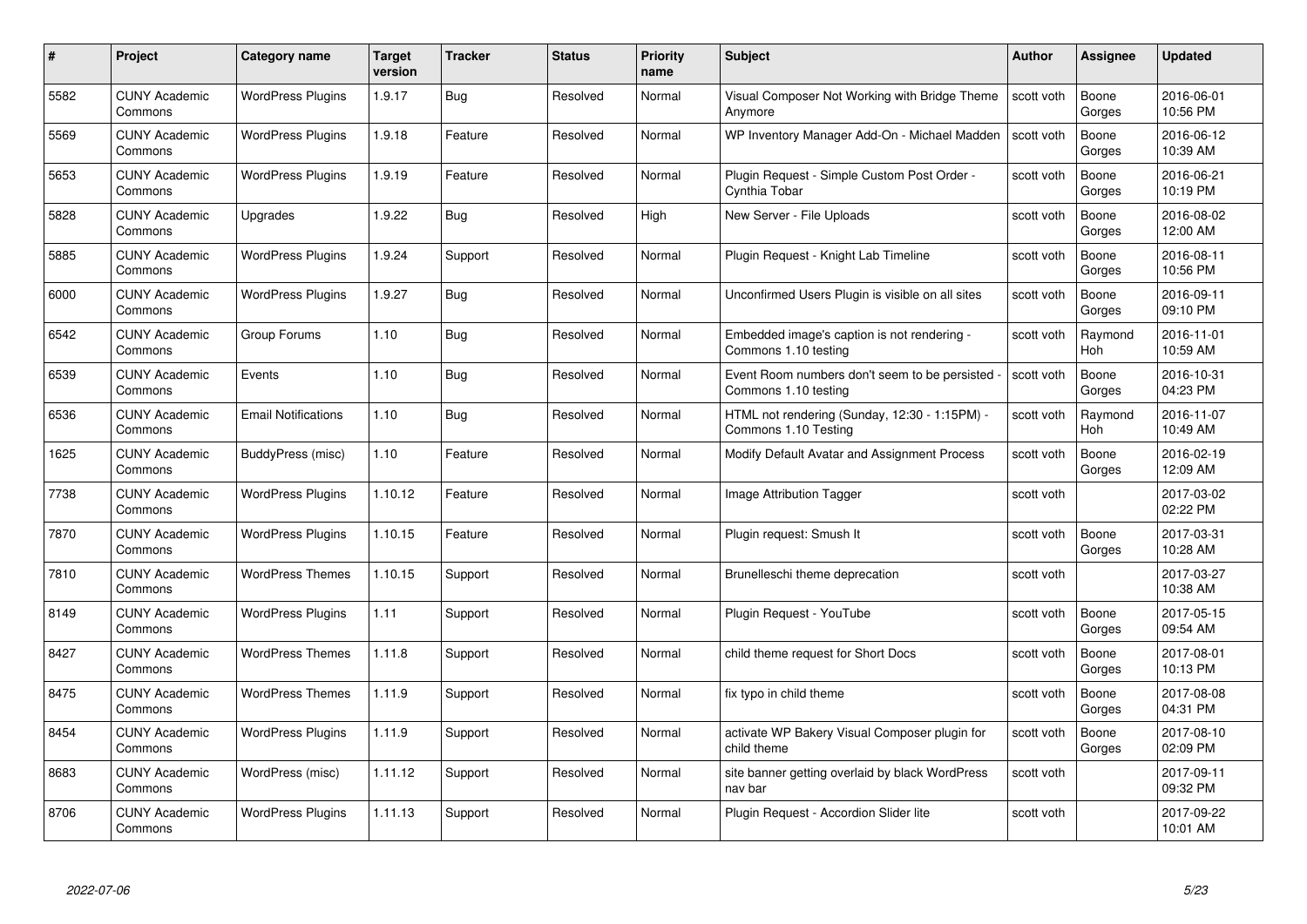| #     | Project                         | <b>Category name</b>       | Target<br>version | <b>Tracker</b> | <b>Status</b> | <b>Priority</b><br>name | <b>Subject</b>                                                                          | <b>Author</b> | <b>Assignee</b>   | <b>Updated</b>         |
|-------|---------------------------------|----------------------------|-------------------|----------------|---------------|-------------------------|-----------------------------------------------------------------------------------------|---------------|-------------------|------------------------|
| 8876  | <b>CUNY Academic</b><br>Commons | cuny.is                    | 1.12.1            | Bug            | Resolved      | Normal                  | Groups cannot select cuny is URL that matches<br>their group slug exactly               | scott voth    | Boone<br>Gorges   | 2017-11-01<br>03:06 PM |
| 9053  | <b>CUNY Academic</b><br>Commons | <b>WordPress Plugins</b>   | 1.12.6            | Support        | Resolved      | Normal                  | WPBakery Visual Composer plugin Not Working                                             | scott voth    |                   | 2018-01-09<br>07:50 PM |
| 9217  | <b>CUNY Academic</b><br>Commons | <b>WordPress Plugins</b>   | 1.12.9            | Support        | Resolved      | Normal                  | Plugin Request - Text to Speech Widget                                                  | scott voth    |                   | 2018-02-27<br>11:05 AM |
| 9370  | <b>CUNY Academic</b><br>Commons | <b>WordPress Plugins</b>   | 1.12.11           | Support        | Resolved      | Normal                  | Text to Speech plugin                                                                   | scott voth    | Boone<br>Gorges   | 2018-03-27<br>12:47 PM |
| 9572  | CUNY Academic<br>Commons        | <b>WordPress Plugins</b>   | 1.12.13           | Support        | Resolved      | Normal                  | WordPress Plugin Request - Compact WP Audio<br>Player                                   | scott voth    | Boone<br>Gorges   | 2018-04-24<br>10:10 AM |
| 9685  | <b>CUNY Academic</b><br>Commons | <b>WordPress Plugins</b>   | 1.13.1            | Support        | Resolved      | Normal                  | Plugin Request - Popup-Maker                                                            | scott voth    |                   | 2018-05-08<br>10:52 AM |
| 9878  | <b>CUNY Academic</b><br>Commons | <b>WordPress Plugins</b>   | 1.13.3            | Support        | Resolved      | Normal                  | Popup Maker plugin problems                                                             | scott voth    | Raymond<br>Hoh    | 2018-06-06<br>10:44 AM |
| 10112 | <b>CUNY Academic</b><br>Commons | <b>WordPress Plugins</b>   | 1.13.7            | Support        | Resolved      | Normal                  | plugin request - Elementor                                                              | scott voth    |                   | 2018-08-06<br>01:45 PM |
| 10111 | <b>CUNY Academic</b><br>Commons | <b>WordPress Plugins</b>   | 1.13.7            | Support        | Resolved      | Normal                  | Plugin request - Glossary                                                               | scott voth    |                   | 2018-08-06<br>01:44 PM |
| 10106 | <b>CUNY Academic</b><br>Commons | <b>WordPress Plugins</b>   | 1.13.7            | Support        | Resolved      | Normal                  | Plugin request - Better Font Awesome                                                    | scott voth    |                   | 2018-08-06<br>01:38 PM |
| 10105 | CUNY Academic<br>Commons        | <b>WordPress Plugins</b>   | 1.13.7            | Support        | Resolved      | Normal                  | Plugin request: Custom Post Type Widget                                                 | scott voth    |                   | 2018-08-06<br>01:35 PM |
| 10086 | <b>CUNY Academic</b><br>Commons | <b>WordPress Plugins</b>   | 1.13.7            | Support        | Resolved      | Normal                  | plugin request - Custom Facebook Feed                                                   | scott voth    |                   | 2018-08-06<br>01:29 PM |
| 10225 | <b>CUNY Academic</b><br>Commons | <b>BuddyPress Docs</b>     | 1.13.8            | Bug            | Resolved      | Normal                  | BuddyPress doc disappeared after being created<br>by Maura Smale                        | scott voth    | Boone<br>Gorges   | 2018-08-27<br>09:00 AM |
| 10180 | <b>CUNY Academic</b><br>Commons | Domain Mapping             | 1.13.8            | Support        | Resolved      | Normal                  | domain mapping request - Kelle Cruz                                                     | scott voth    | Matt Gold         | 2018-08-29<br>03:23 PM |
| 10173 | <b>CUNY Academic</b><br>Commons | <b>WordPress Plugins</b>   | 1.13.8            | Support        | Resolved      | Normal                  | Plugin Request - MapMaker Enhanced Google<br>Maps                                       | scott voth    |                   | 2018-08-23<br>08:07 AM |
| 10107 | <b>CUNY Academic</b><br>Commons | <b>WordPress Plugins</b>   | 1.13.8            | Support        | Resolved      | Normal                  | Plugin request - WP Featherlight                                                        | scott voth    | <b>Fred Meyer</b> | 2018-08-29<br>05:39 PM |
| 10104 | <b>CUNY Academic</b><br>Commons | <b>WordPress Plugins</b>   | 1.13.8            | Support        | Resolved      | Normal                  | Plugin request - Advanced Custom Fields PRO                                             | scott voth    | <b>Fred Meyer</b> | 2018-08-29<br>05:39 PM |
| 10051 | <b>CUNY Academic</b><br>Commons | <b>Email Notifications</b> | 1.13.8            | <b>Bug</b>     | Resolved      | Normal                  | Tweets and email notifications are not being<br>generated from posts on OpenAtCUNY site | scott voth    | Raymond<br>Hoh    | 2018-08-28<br>12:08 PM |
| 10348 | CUNY Academic<br>Commons        | <b>WordPress Plugins</b>   | 1.13.10           | Support        | Resolved      | Normal                  | <b>Remove Outdated Plugins</b>                                                          | scott voth    |                   | 2018-09-25<br>11:00 AM |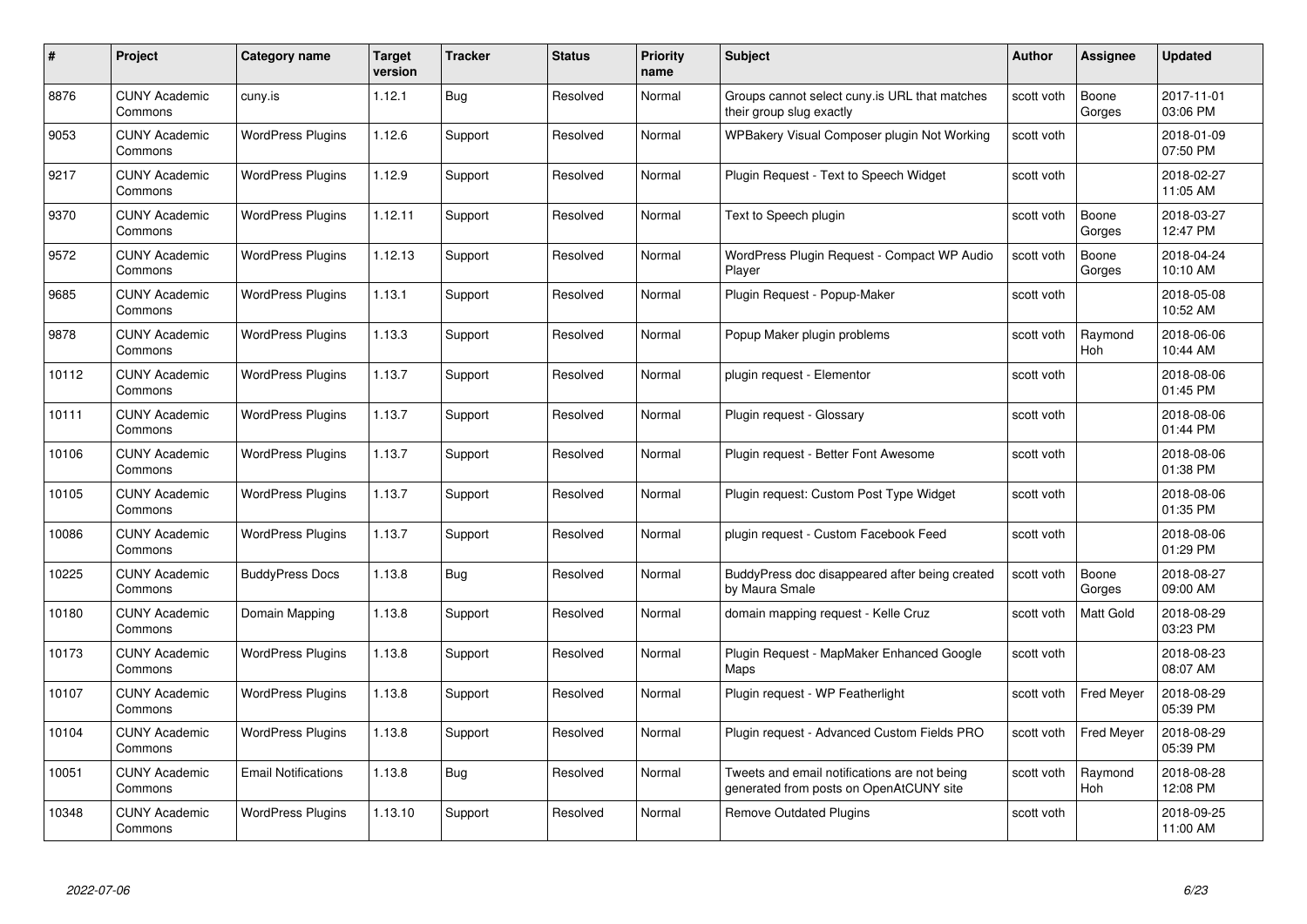| #     | Project                         | Category name            | Target<br>version | <b>Tracker</b> | <b>Status</b> | <b>Priority</b><br>name | <b>Subject</b>                                                              | <b>Author</b> | Assignee              | <b>Updated</b>         |
|-------|---------------------------------|--------------------------|-------------------|----------------|---------------|-------------------------|-----------------------------------------------------------------------------|---------------|-----------------------|------------------------|
| 10345 | <b>CUNY Academic</b><br>Commons | <b>WordPress Plugins</b> | 1.13.10           | Support        | Resolved      | Normal                  | Remove "Sociable" Plugin                                                    | scott voth    |                       | 2018-09-25<br>10:54 AM |
| 10344 | <b>CUNY Academic</b><br>Commons | <b>WordPress Plugins</b> | 1.13.10           | Support        | Resolved      | Normal                  | Twitter Plugins that are outdated                                           | scott voth    |                       | 2018-09-25<br>10:50 AM |
| 10529 | <b>CUNY Academic</b><br>Commons | <b>WordPress Plugins</b> | 1.13.12           | Support        | Resolved      | Normal                  | Plugin Request -<br>https://wordpress.org/plugins/sign-up-sheets/           | scott voth    |                       | 2018-10-23<br>11:36 AM |
| 10792 | <b>CUNY Academic</b><br>Commons | <b>WordPress Plugins</b> | 1.14.2            | Support        | Resolved      | Normal                  | sexgenlabs site - Elementor + Glossary + creative<br>commons license widget | scott voth    | Raymond<br>Hoh        | 2018-12-11<br>11:14 AM |
| 10858 | <b>CUNY Academic</b><br>Commons |                          | 1.14.3            | Support        | Resolved      | Normal                  | deprecate WP Post to PDF plugin                                             | scott voth    |                       | 2018-12-26<br>10:33 AM |
| 11038 | <b>CUNY Academic</b><br>Commons | <b>WordPress Plugins</b> | 1.14.6            | Feature        | Resolved      | Normal                  | Sutori question                                                             | scott voth    | Raymond<br>Hoh        | 2019-02-12<br>11:28 AM |
| 11037 | <b>CUNY Academic</b><br>Commons | <b>WordPress Plugins</b> | 1.14.6            | Feature        | Resolved      | Normal                  | Padlet embeds                                                               | scott voth    | Raymond<br>Hoh        | 2019-02-12<br>11:28 AM |
| 11036 | <b>CUNY Academic</b><br>Commons | <b>WordPress Plugins</b> | 1.14.6            | Feature        | Resolved      | Normal                  | Voicethread embed support                                                   | scott voth    | Raymond<br><b>Hoh</b> | 2019-02-12<br>11:28 AM |
| 11135 | <b>CUNY Academic</b><br>Commons | WordPress (misc)         | 1.14.7            | Support        | Resolved      | Normal                  | Add Handler for Piktochart                                                  | scott voth    | Raymond<br><b>Hoh</b> | 2019-02-26<br>02:04 PM |
| 11277 | <b>CUNY Academic</b><br>Commons | <b>WordPress Themes</b>  | 1.14.10           | Support        | Resolved      | High                    | Bridge Theme is broken                                                      | scott voth    | Matt Gold             | 2019-03-28<br>10:07 AM |
| 11346 | <b>CUNY Academic</b><br>Commons | Accessibility            | 1.14.11           | Support        | Resolved      | Normal                  | Accessibility issues on Help page                                           | scott voth    |                       | 2019-04-23<br>11:38 AM |
| 11496 | <b>CUNY Academic</b><br>Commons | <b>Public Portfolio</b>  | 1.15.2            | Support        | New           | Normal                  | Replace Twitter Icon on Member Portfolio page                               | scott voth    | Boone<br>Gorges       | 2019-06-06<br>01:03 PM |
| 11529 | <b>CUNY Academic</b><br>Commons | Twitter page             | 1.15.3            | <b>Bug</b>     | Resolved      | Normal                  | Twitter sub-menu option showing a lot of blank<br>results                   | scott voth    | Boone<br>Gorges       | 2019-06-10<br>01:04 PM |
| 11590 | <b>CUNY Academic</b><br>Commons | <b>WordPress Plugins</b> | 1.15.4            | Support        | Resolved      | Normal                  | deprecate TheThe Tabs and Accordion plugin                                  | scott voth    |                       | 2019-06-25<br>04:22 PM |
| 11500 | <b>CUNY Academic</b><br>Commons | Onboarding               | 1.15.4            | Support        | Resolved      | Normal                  | Fix Outdated content and links on intro page                                | scott voth    | Raymond<br><b>Hoh</b> | 2019-06-25<br>04:22 PM |
| 11506 | <b>CUNY Academic</b><br>Commons | Homepage Slides          | 1.15.5            | <b>Bug</b>     | Resolved      | Normal                  | Home Page Slideshow - blank slide                                           | scott voth    | Raymond<br><b>Hoh</b> | 2019-07-09<br>02:33 PM |
| 11985 | <b>CUNY Academic</b><br>Commons | Onboarding               | 1.15.12           | Support        | Resolved      | Normal                  | Add "Take the Tour" link to Intro page                                      | scott voth    | Raymond<br><b>Hoh</b> | 2019-10-22<br>11:54 AM |
| 11298 | <b>CUNY Academic</b><br>Commons | Courses                  | 1.16              | Feature        | Resolved      | Normal                  | Explore Ways to Make the "Courses" tab More<br>Interesting                  | scott voth    | Boone<br>Gorges       | 2019-12-04<br>10:51 AM |
| 12149 | <b>CUNY Academic</b><br>Commons | <b>WordPress Plugins</b> | 1.16.1            | Feature        | Resolved      | Normal                  | plugin request - Kadence-bloks                                              | scott voth    |                       | 2019-12-10<br>11:14 AM |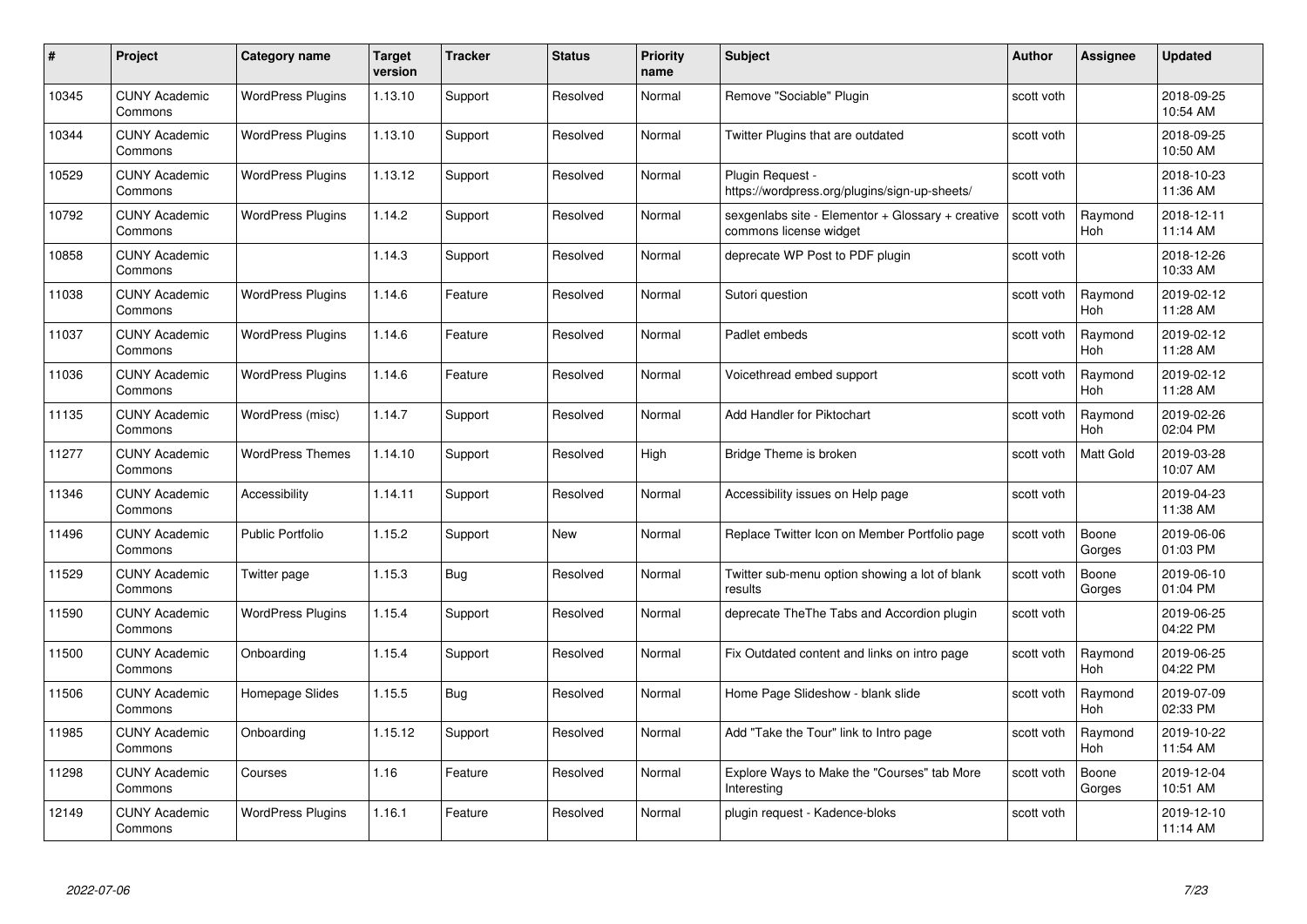|       | Project                         | <b>Category name</b>     | Target<br>version | <b>Tracker</b> | <b>Status</b> | <b>Priority</b><br>name | <b>Subject</b>                                                                    | <b>Author</b> | <b>Assignee</b> | <b>Updated</b>         |
|-------|---------------------------------|--------------------------|-------------------|----------------|---------------|-------------------------|-----------------------------------------------------------------------------------|---------------|-----------------|------------------------|
| 12253 | <b>CUNY Academic</b><br>Commons | <b>WordPress Themes</b>  | 1.16.3            | Support        | Resolved      | Normal                  | Theme request - Atomic Block theme                                                | scott voth    |                 | 2020-01-14<br>02:07 PM |
| 12252 | <b>CUNY Academic</b><br>Commons | <b>WordPress Plugins</b> | 1.16.3            | Support        | Resolved      | Normal                  | Pluginiln Request - Atomic Blocks                                                 | scott voth    | Boone<br>Gorges | 2020-01-14<br>10:44 AM |
| 12154 | <b>CUNY Academic</b><br>Commons | Events                   | 1.16.4            | Bug            | Rejected      | Normal                  | personal events calendar                                                          | scott voth    | Raymond<br>Hoh  | 2020-01-14<br>12:57 PM |
| 12386 | <b>CUNY Academic</b><br>Commons | <b>WordPress Plugins</b> | 1.16.5            | Bug            | Resolved      | Normal                  | Help site throwing error when publishing pages                                    | scott voth    | Boone<br>Gorges | 2020-02-11<br>10:43 AM |
| 9221  | <b>CUNY Academic</b><br>Commons | <b>WordPress Plugins</b> | 1.16.6            | Support        | Resolved      | Normal                  | Plugin Request - Quiz and Survey Master                                           | scott voth    |                 | 2020-02-25<br>10:55 AM |
| 12550 | <b>CUNY Academic</b><br>Commons | <b>WordPress Plugins</b> | 1.16.8            | Support        | Resolved      | Normal                  | Deprecate CommentPress Core?                                                      | scott voth    | Boone<br>Gorges | 2020-03-24<br>11:43 AM |
| 12671 | <b>CUNY Academic</b><br>Commons | <b>WordPress Plugins</b> | 1.16.10           | Bug            | Resolved      | Normal                  | Creative Commons License Not Available With<br><b>Block Editor</b>                | scott voth    | Raymond<br>Hoh  | 2020-04-28<br>11:03 AM |
| 12962 | <b>CUNY Academic</b><br>Commons | WordPress (misc)         | 1.16.14           | Support        | Resolved      | Normal                  | knowmia embed                                                                     | scott voth    | Boone<br>Gorges | 2020-06-23<br>02:56 PM |
| 12961 | <b>CUNY Academic</b><br>Commons | WordPress (misc)         | 1.16.14           | Support        | Resolved      | Normal                  | Embed Loom.com resources                                                          | scott voth    | Boone<br>Gorges | 2020-06-22<br>01:07 PM |
| 12955 | <b>CUNY Academic</b><br>Commons | WordPress (misc)         | 1.16.14           | Support        | Resolved      | Normal                  | Leaflet JS maps                                                                   | scott voth    | Boone<br>Gorges | 2020-06-23<br>10:53 AM |
| 13088 | <b>CUNY Academic</b><br>Commons | Site cloning             | 1.17.0            | Bug            | Rejected      | Normal                  | Commons 1.17 creating group + site                                                | scott voth    | Jeremy Felt     | 2020-07-27<br>01:56 PM |
| 13035 | <b>CUNY Academic</b><br>Commons | <b>BuddyPress Docs</b>   | 1.17.0            | Support        | Rejected      | Normal                  | Commons 1.17 and BP Docs - TinyMCE options<br>and layout                          | scott voth    | Boone<br>Gorges | 2020-07-14<br>02:21 PM |
| 1173  | <b>CUNY Academic</b><br>Commons | Group Blogs              | 1.17.0            | Support        | Resolved      | Normal                  | Avatars for group blogs should fall back on group<br>avatar, not admin user's     | scott voth    | Raymond<br>Hoh  | 2020-07-14<br>01:05 PM |
| 13194 | <b>CUNY Academic</b><br>Commons | <b>WordPress Plugins</b> | 1.17.2            | Feature        | Resolved      | Normal                  | Slider Revolution update                                                          | scott voth    | Boone<br>Gorges | 2020-08-25<br>10:40 AM |
| 13256 | <b>CUNY Academic</b><br>Commons | <b>WordPress Themes</b>  | 1.17.3            | Support        | Resolved      | Normal                  | Bridge theme update                                                               | scott voth    | Boone<br>Gorges | 2020-09-08<br>11:36 AM |
| 13060 | <b>CUNY Academic</b><br>Commons | Site cloning             | 1.17.3            | <b>Bug</b>     | Rejected      | Normal                  | Commons 1.17 clone issue                                                          | scott voth    | Jeremy Felt     | 2020-09-01<br>03:10 PM |
| 13410 | <b>CUNY Academic</b><br>Commons | Group Library            | 1.17.5            | Support        | Resolved      | Normal                  | Group Library Add item with special characters in<br>title                        | scott voth    | Boone<br>Gorges | 2020-10-01<br>12:40 PM |
| 13494 | <b>CUNY Academic</b><br>Commons | <b>Public Portfolio</b>  | 1.17.6            | <b>Bug</b>     | Resolved      | Normal                  | Brief Descriptor and About You Profile Fields do<br>not display on mobile devices | scott voth    | Boone<br>Gorges | 2020-10-27<br>11:00 AM |
| 13493 | <b>CUNY Academic</b><br>Commons | <b>Public Portfolio</b>  | 1.17.6            | <b>Bug</b>     | Resolved      | Normal                  | Member Profiles - Free Entry Widget Displays<br>URL encoded text                  | scott voth    | Boone<br>Gorges | 2020-10-27<br>11:00 AM |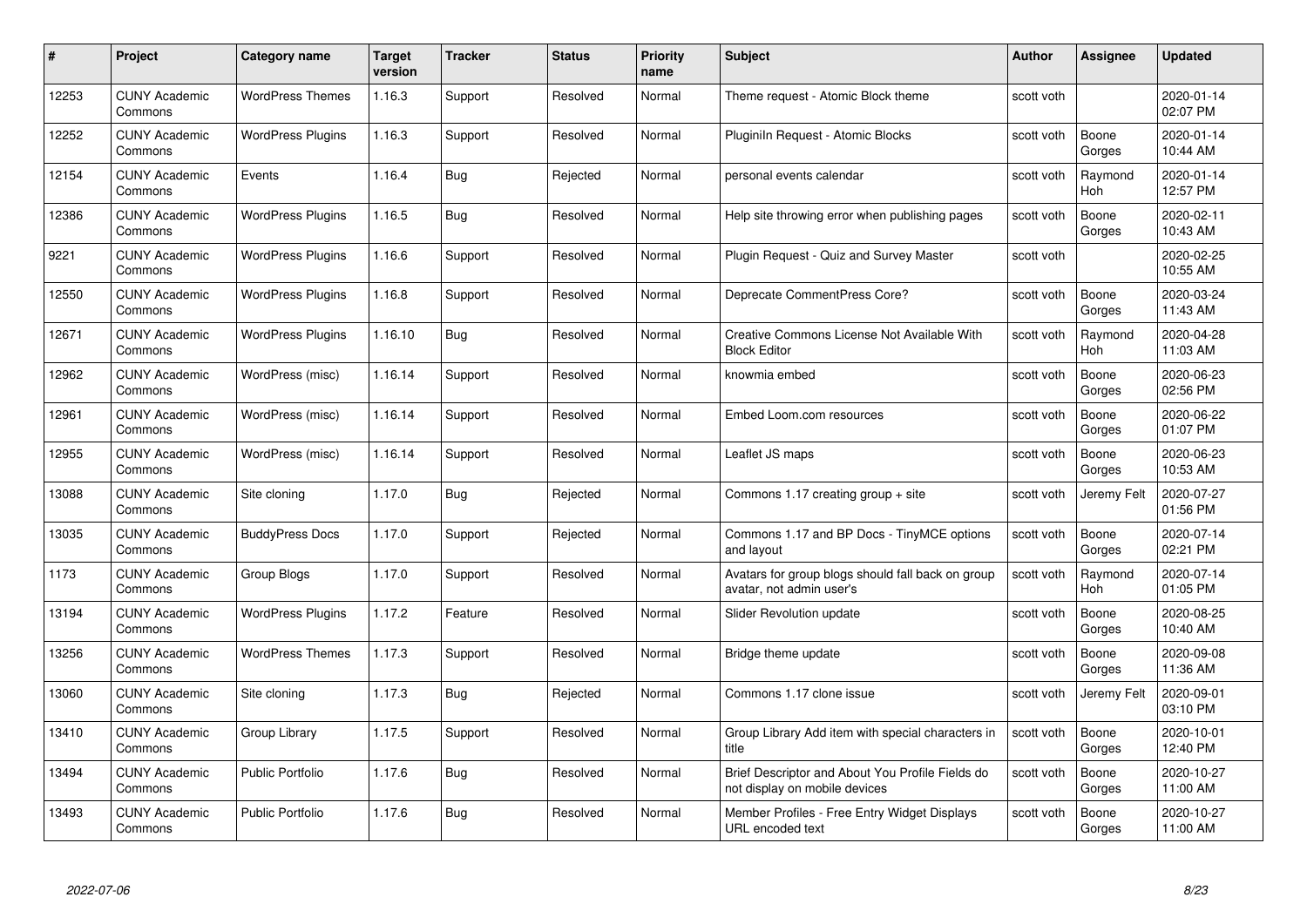| #     | Project                         | <b>Category name</b>       | Target<br>version | <b>Tracker</b> | <b>Status</b> | <b>Priority</b><br>name | <b>Subject</b>                                                                     | <b>Author</b> | Assignee        | <b>Updated</b>         |
|-------|---------------------------------|----------------------------|-------------------|----------------|---------------|-------------------------|------------------------------------------------------------------------------------|---------------|-----------------|------------------------|
| 13492 | <b>CUNY Academic</b><br>Commons | Shortcodes and<br>embeds   | 1.17.6            | Support        | Resolved      | Normal                  | customized handler for quizlet embeds                                              | scott voth    | Boone<br>Gorges | 2020-10-27<br>11:00 AM |
| 13511 | <b>CUNY Academic</b><br>Commons | Analytics                  | 1.17.7            | Support        | Resolved      | Normal                  | Google Analytics 4 tagging                                                         | scott voth    | Boone<br>Gorges | 2020-11-10<br>10:31 AM |
| 13502 | <b>CUNY Academic</b><br>Commons | Analytics                  | 1.17.7            | Support        | Resolved      | Normal                  | Google Analytics Questions                                                         | scott voth    | Boone<br>Gorges | 2020-11-10<br>10:31 AM |
| 13499 | <b>CUNY Academic</b><br>Commons | Groups (misc)              | 1.17.7            | Bug            | Resolved      | Normal                  | Student repeatedly loses membership to private<br>class group                      | scott voth    | Raymond<br>Hoh  | 2020-11-10<br>10:31 AM |
| 13933 | <b>CUNY Academic</b><br>Commons | Group Library              | 1.18.4            | Bug            | Resolved      | Normal                  | Group Library Paging Issue                                                         | scott voth    | Boone<br>Gorges | 2021-02-09<br>11:05 AM |
| 13865 | <b>CUNY Academic</b><br>Commons | <b>Commons Profile</b>     | 1.18.4            | <b>Bug</b>     | Resolved      | Normal                  | 'Digital Research Tools' profile nav item is cut off                               | scott voth    | Boone<br>Gorges | 2021-02-09<br>11:05 AM |
| 13978 | <b>CUNY Academic</b><br>Commons | Accessibility              | 1.18.5            | Support        | Resolved      | Normal                  | WAVE tool throwing language missing or invalid                                     | scott voth    | Raymond<br>Hoh  | 2021-02-23<br>11:06 AM |
| 13312 | <b>CUNY Academic</b><br>Commons | WordPress<br>(Permissions) | 1.18.8            | Support        | Resolved      | Normal                  | Site Header Issue Using Teaching Template                                          | scott voth    | Jeremy Felt     | 2021-04-13<br>11:21 AM |
| 14468 | <b>CUNY Academic</b><br>Commons | <b>WordPress Plugins</b>   | 1.18.11           | Support        | Resolved      | Normal                  | deprecate ShareThis plugin / Add ShareThis<br><b>Share Buttons</b>                 | scott voth    | Boone<br>Gorges | 2021-05-25<br>11:04 AM |
| 14521 | <b>CUNY Academic</b><br>Commons | <b>WordPress Plugins</b>   | 1.18.12           | Bug            | Resolved      | Normal                  | Registration step for "ShareThis Social Share<br>Buttons" plugin not working       | scott voth    | Boone<br>Gorges | 2021-06-08<br>11:50 AM |
| 14548 | CUNY Academic<br>Commons        | <b>WordPress Plugins</b>   | 1.18.13           | Support        | Resolved      | Normal                  | Slider Revolution plugin update                                                    | scott voth    | Boone<br>Gorges | 2021-06-22<br>11:14 AM |
| 14697 | <b>CUNY Academic</b><br>Commons | Support                    | 1.18.16           | Support        | Resolved      | Normal                  | Neatline map embed                                                                 | scott voth    | Boone<br>Gorges | 2021-08-10<br>11:16 AM |
| 14694 | <b>CUNY Academic</b><br>Commons | Groups (misc)              | 1.18.16           | <b>Bug</b>     | Resolved      | Normal                  | Order by: Newly Created, Alphabetical, etc. Not<br>Working on Groups and Sites tab | scott voth    |                 | 2021-08-10<br>11:16 AM |
| 14817 | <b>CUNY Academic</b><br>Commons | Group Forums               | 1.18.20           | Feature        | Resolved      | Normal                  | Embed a Commons Group forum to a Site page                                         | scott voth    | Raymond<br>Hoh  | 2021-10-12<br>11:13 AM |
| 14437 | <b>CUNY Academic</b><br>Commons | Courses                    | 1.19.0            | Bug            | Resolved      | Normal                  | Deleted Sites Show Up On Courses Tab                                               | scott voth    | Boone<br>Gorges | 2022-01-04<br>12:04 PM |
| 15160 | <b>CUNY Academic</b><br>Commons | Teaching                   | 1.19.1            | Support        | Resolved      | Normal                  | <b>OER Checkbox question</b>                                                       | scott voth    | Boone<br>Gorges | 2022-01-11<br>04:41 PM |
| 15159 | <b>CUNY Academic</b><br>Commons | Home Page                  | 1.19.1            | <b>Bug</b>     | Resolved      | Normal                  | My Sites - hyperlinks not working                                                  | scott voth    | Boone<br>Gorges | 2022-01-06<br>01:38 PM |
| 15152 | <b>CUNY Academic</b><br>Commons | <b>Commons Profile</b>     | 1.19.1            | <b>Bug</b>     | Resolved      | Normal                  | padding missing on Commons Profile                                                 | scott voth    | Boone<br>Gorges | 2022-01-11<br>04:41 PM |
| 15185 | <b>CUNY Academic</b><br>Commons | <b>Commons Profile</b>     | 1.19.2            | Support        | Resolved      | Normal                  | Change "Edit Profile" button to "Edit Public Profile"                              | scott voth    | Boone<br>Gorges | 2022-01-25<br>11:33 AM |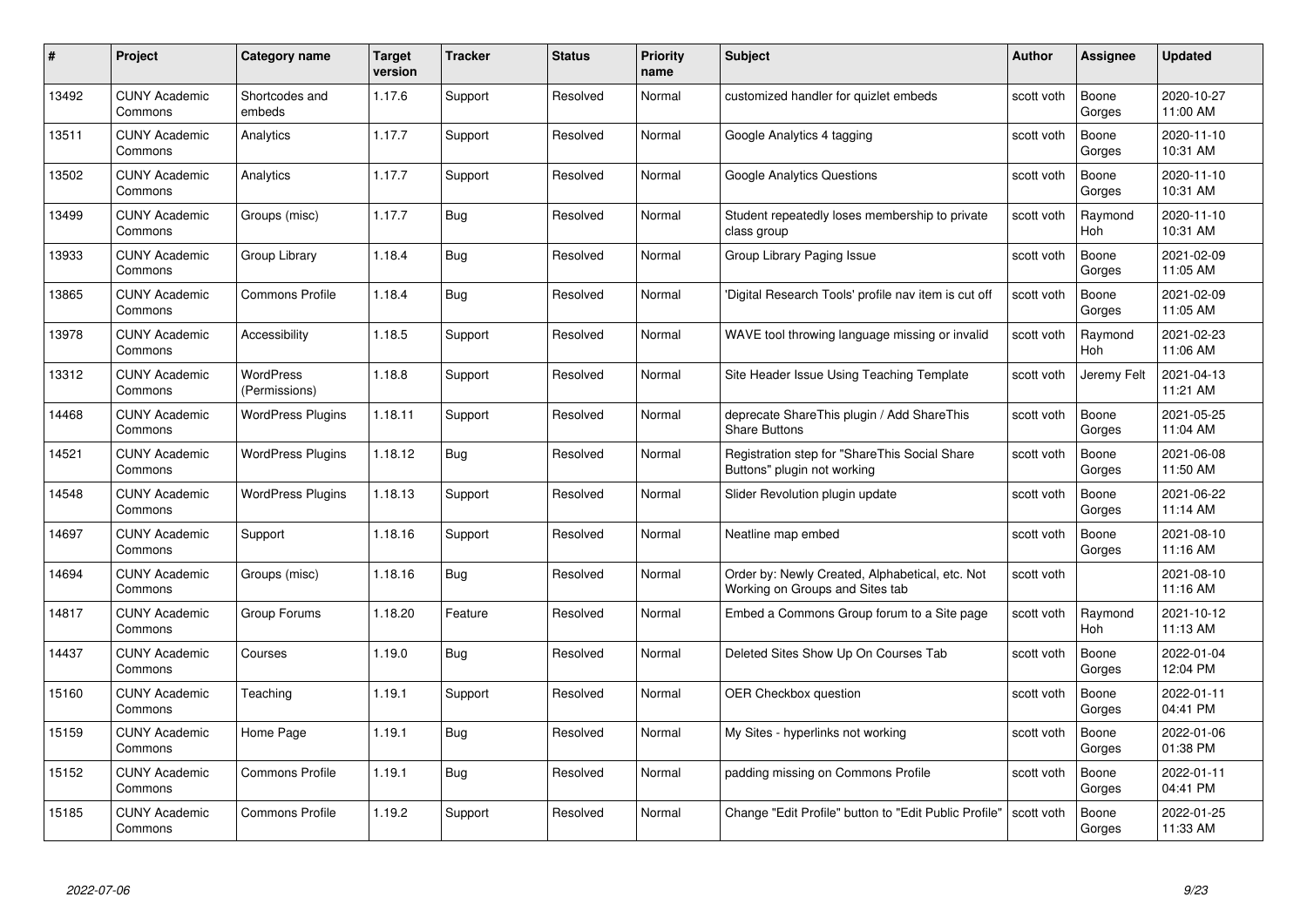| #     | Project                         | <b>Category name</b>     | <b>Target</b><br>version | <b>Tracker</b> | <b>Status</b>        | <b>Priority</b><br>name | <b>Subject</b>                                                             | <b>Author</b> | <b>Assignee</b> | <b>Updated</b>         |
|-------|---------------------------------|--------------------------|--------------------------|----------------|----------------------|-------------------------|----------------------------------------------------------------------------|---------------|-----------------|------------------------|
| 15303 | <b>CUNY Academic</b><br>Commons | <b>WordPress Plugins</b> | 1.19.4                   | Feature        | Resolved             | Normal                  | Plugin Request for QWriting Migration - SiteOrigin<br><b>Widget Bundle</b> | scott voth    | Boone<br>Gorges | 2022-02-22<br>11:01 AM |
| 15302 | <b>CUNY Academic</b><br>Commons | <b>WordPress Plugins</b> | 1.19.4                   | Feature        | Resolved             | High                    | Plugin For Qwriting - Team Members                                         | scott voth    | Boone<br>Gorges | 2022-02-14<br>01:08 PM |
| 15267 | <b>CUNY Academic</b><br>Commons | Shortcodes and<br>embeds | 1.19.4                   | Feature        | Resolved             | Normal                  | Embed a Microsoft Form                                                     | scott voth    | Boone<br>Gorges | 2022-02-22<br>11:01 AM |
| 15395 | <b>CUNY Academic</b><br>Commons | Domain Mapping           | 1.19.5                   | Support        | Resolved             | Normal                  | Domain Mapping - Queens College Department of<br><b>Urban Studies</b>      | scott voth    | Boone<br>Gorges | 2022-02-22<br>11:40 AM |
| 15620 | <b>CUNY Academic</b><br>Commons | <b>WordPress Plugins</b> | 1.19.6                   | Support        | Resolved             | Normal                  | slider revolution plugin update                                            | scott voth    | Boone<br>Gorges | 2022-03-22<br>11:30 AM |
| 15833 | <b>CUNY Academic</b><br>Commons | Domain Mapping           | 1.19.7                   | Support        | Resolved             | Normal                  | <b>Block Editor Preview in Chrome</b>                                      | scott voth    | Raymond<br>Hoh  | 2022-04-07<br>06:05 PM |
| 15830 | <b>CUNY Academic</b><br>Commons | WordPress (misc)         | 1.19.7                   | Feature        | Resolved             | Normal                  | zeemaps embed                                                              | scott voth    | Boone<br>Gorges | 2022-04-12<br>11:31 AM |
| 15808 | <b>CUNY Academic</b><br>Commons | Home Page                | 1.19.7                   | Bug            | Resolved             | Normal                  | Home Page "About" Dropdown                                                 | scott voth    | Sara<br>Cannon  | 2022-04-12<br>11:31 AM |
| 15788 | <b>CUNY Academic</b><br>Commons | Home Page                | 1.19.7                   | <b>Bug</b>     | Resolved             | Normal                  | long site titles on home page                                              | scott voth    | Boone<br>Gorges | 2022-04-12<br>11:31 AM |
| 15687 | <b>CUNY Academic</b><br>Commons | WordPress - Media        | 1.19.7                   | Feature        | Resolved             | Normal                  | <b>Embed Microsoft Sway Content</b>                                        | scott voth    | Boone<br>Gorges | 2022-04-12<br>11:31 AM |
| 15151 | CUNY Academic<br>Commons        | Design                   | 1.19.7                   | Support        | Resolved             | Normal                  | Commons Main Navigation does not show which<br>tab you are on              | scott voth    | Sara<br>Cannon  | 2022-04-12<br>11:31 AM |
| 16143 | <b>CUNY Academic</b><br>Commons |                          | 1.19.10                  | <b>Bug</b>     | Resolved             | Normal                  | Is Commons site down?                                                      | scott voth    |                 | 2022-05-24<br>11:17 AM |
| 13604 | <b>CUNY Academic</b><br>Commons | <b>Public Portfolio</b>  | 2.0.0                    | Support        | Resolved             | Normal                  | Public Profile on Mobile Format                                            | scott voth    | Boone<br>Gorges | 2022-05-26<br>11:36 AM |
| 16170 | <b>CUNY Academic</b><br>Commons | Blogs (BuddyPress)       | 2.0.1                    | <b>Bug</b>     | Resolved             | Normal                  | duplication of campus                                                      | scott voth    | Boone<br>Gorges | 2022-06-14<br>11:35 AM |
| 16168 | <b>CUNY Academic</b><br>Commons | <b>WordPress Plugins</b> | 2.0.1                    | Support        | Resolved             | Normal                  | problem with short docs site                                               | scott voth    | Raymond<br>Hoh  | 2022-05-26<br>05:33 PM |
| 16245 | <b>CUNY Academic</b><br>Commons | WordPress (misc)         |                          | Bug            | Reporter<br>Feedback | Normal                  | Save Button missing on WordPress Profile page                              | scott voth    | Raymond<br>Hoh  | 2022-06-16<br>03:09 PM |
| 16167 | <b>CUNY Academic</b><br>Commons | Domain Mapping           |                          | Bug            | Resolved             | Normal                  | qcurban.org/loading issue                                                  | scott voth    | Boone<br>Gorges | 2022-05-26<br>03:29 PM |
| 15767 | <b>CUNY Academic</b><br>Commons | WordPress (misc)         |                          | Support        | New                  | Normal                  | Site loading slowly                                                        | scott voth    | Boone<br>Gorges | 2022-04-04<br>08:56 PM |
| 15204 | CUNY Academic<br>Commons        | WordPress (misc)         |                          | Support        | Resolved             | Normal                  | PDF export replaces Polish letter "ł" with "?"                             | scott voth    |                 | 2022-01-19<br>04:35 PM |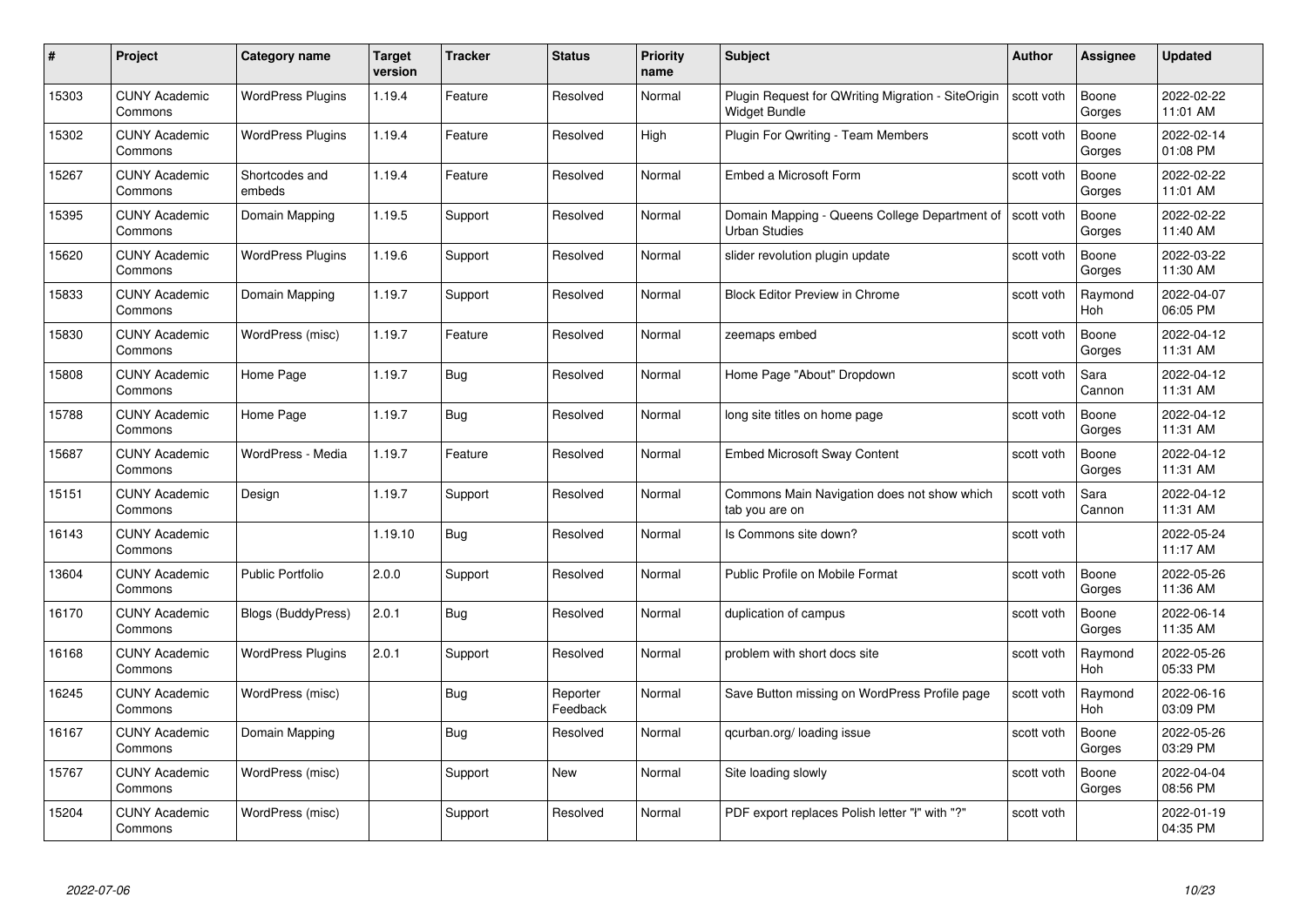| #     | Project                         | Category name               | <b>Target</b><br>version | <b>Tracker</b> | <b>Status</b> | <b>Priority</b><br>name | <b>Subject</b>                                          | <b>Author</b> | <b>Assignee</b> | <b>Updated</b>         |
|-------|---------------------------------|-----------------------------|--------------------------|----------------|---------------|-------------------------|---------------------------------------------------------|---------------|-----------------|------------------------|
| 14847 | <b>CUNY Academic</b><br>Commons | <b>WordPress Plugins</b>    |                          | Support        | Resolved      | Normal                  | JetPack Issue displaying simple images                  | scott voth    |                 | 2021-10-10<br>12:40 PM |
| 14733 | <b>CUNY Academic</b><br>Commons | <b>Commons Profile</b>      |                          | Support        | Duplicate     | Normal                  | Academic Interests UI                                   | scott voth    | Boone<br>Gorges | 2021-09-15<br>10:52 PM |
| 13892 | <b>CUNY Academic</b><br>Commons | Performance                 |                          | Bug            | Rejected      | Normal                  | <b>Sluggish Response Times</b>                          | scott voth    | Boone<br>Gorges | 2021-01-28<br>08:45 PM |
| 13716 | <b>CUNY Academic</b><br>Commons | <b>WordPress Plugins</b>    |                          | Support        | Resolved      | Normal                  | Events sidebar issue with segalcenter.org               | scott voth    |                 | 2020-12-21<br>10:55 AM |
| 13374 | <b>CUNY Academic</b><br>Commons | Domain Mapping              |                          | Support        | Resolved      | Normal                  | domain mapping question                                 | scott voth    |                 | 2020-10-01<br>01:10 PM |
| 13021 | <b>CUNY Academic</b><br>Commons | <b>BuddyPress Docs</b>      |                          | Support        | Resolved      | Normal                  | new group library question                              | scott voth    | Boone<br>Gorges | 2020-07-07<br>02:55 PM |
| 12853 | <b>CUNY Academic</b><br>Commons | WordPress - Media           |                          | Bug            | Resolved      | Normal                  | Download All Media throws error                         | scott voth    | Boone<br>Gorges | 2020-05-29<br>09:26 AM |
| 12796 | <b>CUNY Academic</b><br>Commons | <b>WordPress Plugins</b>    |                          | Support        | Resolved      | Normal                  | Timeline JS                                             | scott voth    |                 | 2020-06-03<br>04:10 PM |
| 12147 | <b>CUNY Academic</b><br>Commons | Events                      |                          | Support        | Duplicate     | Normal                  | Changes to the Events Calendar "subscribe"<br>interface | scott voth    | Raymond<br>Hoh  | 2020-11-05<br>06:00 PM |
| 11974 | <b>CUNY Academic</b><br>Commons | Documentation               |                          | Feature        | Resolved      | Normal                  | Help tracking down documentation on JetPack             | scott voth    | scott voth      | 2019-10-12<br>01:08 PM |
| 11671 | <b>CUNY Academic</b><br>Commons | Information<br>Architecture |                          | Design/UX      | Resolved      | Normal                  | Commons Home Page Access                                | scott voth    | Chris Stein     | 2019-07-30<br>04:39 PM |
| 11532 | <b>CUNY Academic</b><br>Commons | About page                  |                          | <b>Bug</b>     | Rejected      | Normal                  | About >> Contact Us sub-tab on homepage                 | scott voth    |                 | 2019-06-16<br>12:04 AM |
| 11394 | <b>CUNY Academic</b><br>Commons |                             |                          | Design/UX      | Rejected      | Normal                  | Help Hyperlink and Help homepage                        | scott voth    |                 | 2019-05-17<br>03:45 PM |
| 11276 | <b>CUNY Academic</b><br>Commons | <b>WordPress Plugins</b>    |                          | Support        | Resolved      | Normal                  | unable to embed PDF with PDF Embedder                   | scott voth    |                 | 2019-05-14<br>05:03 PM |
| 11190 | <b>CUNY Academic</b><br>Commons | Domain Mapping              |                          | Support        | Resolved      | Normal                  | Domain Mapping Request - Kate Culkin                    | scott voth    | Boone<br>Gorges | 2019-03-16<br>10:01 AM |
| 11173 | <b>CUNY Academic</b><br>Commons | Documentation               |                          | Support        | Resolved      | Normal                  | <b>Accessibility Checker</b>                            | scott voth    | Boone<br>Gorges | 2019-02-26<br>11:00 PM |
| 10749 | <b>CUNY Academic</b><br>Commons | <b>WordPress Plugins</b>    |                          | Support        | Duplicate     | Normal                  | Plugin Request - H5P                                    | scott voth    |                 | 2018-11-26<br>03:22 PM |
| 10679 | <b>CUNY Academic</b><br>Commons | Server                      |                          | <b>Bug</b>     | Rejected      | Normal                  | Site response time                                      | scott voth    |                 | 2018-11-08<br>05:43 PM |
| 10528 | <b>CUNY Academic</b><br>Commons | Domain Mapping              |                          | Support        | Rejected      | Normal                  | domain Mapping request for Kelly Josephs Baker          | scott voth    |                 | 2018-10-15<br>11:20 AM |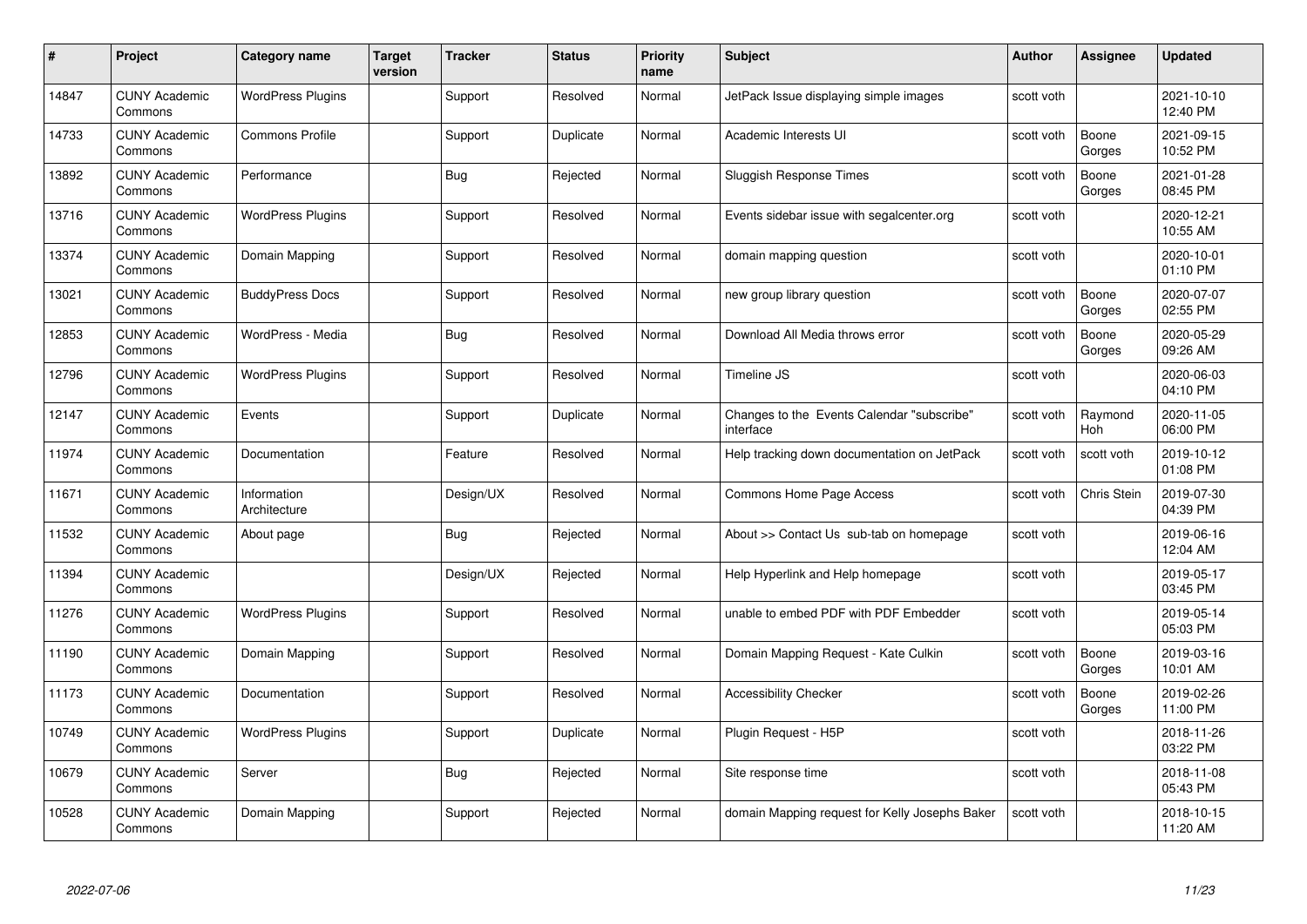| #    | Project                         | Category name            | Target<br>version | <b>Tracker</b> | <b>Status</b> | <b>Priority</b><br>name | <b>Subject</b>                                           | <b>Author</b> | <b>Assignee</b>    | <b>Updated</b>         |
|------|---------------------------------|--------------------------|-------------------|----------------|---------------|-------------------------|----------------------------------------------------------|---------------|--------------------|------------------------|
| 9959 | <b>CUNY Academic</b><br>Commons | <b>WordPress Plugins</b> |                   | <b>Bug</b>     | Resolved      | Normal                  | Carto Map embed issue                                    | scott voth    |                    | 2018-06-22<br>07:00 PM |
| 9776 | <b>CUNY Academic</b><br>Commons | <b>WordPress Themes</b>  |                   | Support        | Rejected      | Normal                  | Theme Request - Pilot Fish                               | scott voth    |                    | 2018-05-17<br>02:36 PM |
| 9707 | <b>CUNY Academic</b><br>Commons | commonsinabox.org        |                   | Support        | Resolved      | Normal                  | CommonsinaBox.org DEV admin not responding               | scott voth    |                    | 2018-05-07<br>10:38 AM |
| 9675 | <b>CUNY Academic</b><br>Commons | WordPress (misc)         |                   | Support        | Resolved      | Normal                  | Upload html file to new labor forum site                 | scott voth    |                    | 2018-04-30<br>09:15 PM |
| 8602 | <b>CUNY Academic</b><br>Commons | WordPress - Media        |                   | Support        | Duplicate     | Normal                  | Member not able to access Media tab on site              | scott voth    | Boone<br>Gorges    | 2017-08-29<br>11:54 AM |
| 8153 | <b>CUNY Academic</b><br>Commons | Homepage Slides          |                   | Bug            | Resolved      | Normal                  | <b>Hero Slide Permissions</b>                            | scott voth    | Boone<br>Gorges    | 2017-05-17<br>08:29 PM |
| 7955 | <b>CUNY Academic</b><br>Commons | User Experience          |                   | Design/UX      | Rejected      | Normal                  | Groups and Sites tabs                                    | scott voth    | <b>Chris Stein</b> | 2017-10-11<br>11:31 AM |
| 7894 | <b>CUNY Academic</b><br>Commons | Group Forums             |                   | <b>Bug</b>     | Duplicate     | Normal                  | Forum topics not showing former content                  | scott voth    | Boone<br>Gorges    | 2017-04-02<br>06:30 PM |
| 7892 | <b>CUNY Academic</b><br>Commons | Commons In A Box         |                   | Bug            | Rejected      | Normal                  | CBOX - Group widget filter links overlap widget<br>title | scott voth    | Boone<br>Gorges    | 2017-04-04<br>10:16 AM |
| 7883 | <b>CUNY Academic</b><br>Commons | <b>WordPress Plugins</b> |                   | Feature        | Rejected      | Normal                  | plugin request                                           | scott voth    | Boone<br>Gorges    | 2017-04-01<br>11:10 AM |
| 7802 | <b>CUNY Academic</b><br>Commons |                          |                   | Support        | Duplicate     | Normal                  | SPS Faculty site stopped receiving notifications         | scott voth    |                    | 2017-03-16<br>05:33 PM |
| 6515 | <b>CUNY Academic</b><br>Commons | Homepage Slides          |                   | Bug            | Resolved      | Normal                  | Gallery Posts (i.e. Hero slides) are Not Working         | scott voth    | scott voth         | 2019-09-23<br>03:01 PM |
| 6181 | <b>CUNY Academic</b><br>Commons | Membership               |                   | Support        | Resolved      | Normal                  | Membership Request - Hunter Alum                         | scott voth    | Matt Gold          | 2016-10-10<br>06:43 PM |
| 6178 | <b>CUNY Academic</b><br>Commons | <b>WordPress Plugins</b> |                   | Bug            | Rejected      | Normal                  | Social Sharing via JetPack Not Working                   | scott voth    | Daniel Jones       | 2017-05-01<br>10:24 PM |
| 6111 | CUNY Academic<br>Commons        | Registration             |                   | Support        | Resolved      | Normal                  | Manually Activate Member Account - Sunjum<br>Hussain     | scott voth    |                    | 2016-10-11<br>08:21 PM |
| 6110 | <b>CUNY Academic</b><br>Commons | cuny.is                  |                   | Support        | Resolved      | Normal                  | cuny.is Request                                          | scott voth    | Sarah<br>Morgano   | 2016-10-03<br>03:03 AM |
| 5846 | <b>CUNY Academic</b><br>Commons | Membership               |                   | Support        | Resolved      | Normal                  | Add Undergraduate Member to the Commons                  | scott voth    | <b>Matt Gold</b>   | 2016-07-27<br>08:28 AM |
| 5747 | <b>CUNY Academic</b><br>Commons | Server                   |                   | Bug            | Resolved      | Urgent                  | Commons Site seems to be down                            | scott voth    |                    | 2016-06-27<br>09:16 PM |
| 5493 | CUNY Academic<br>Commons        | <b>WordPress Plugins</b> |                   | Bug            | Rejected      | Normal                  | Plugin Reguest - WP Data Tables                          | scott voth    | Boone<br>Gorges    | 2016-04-27<br>02:55 PM |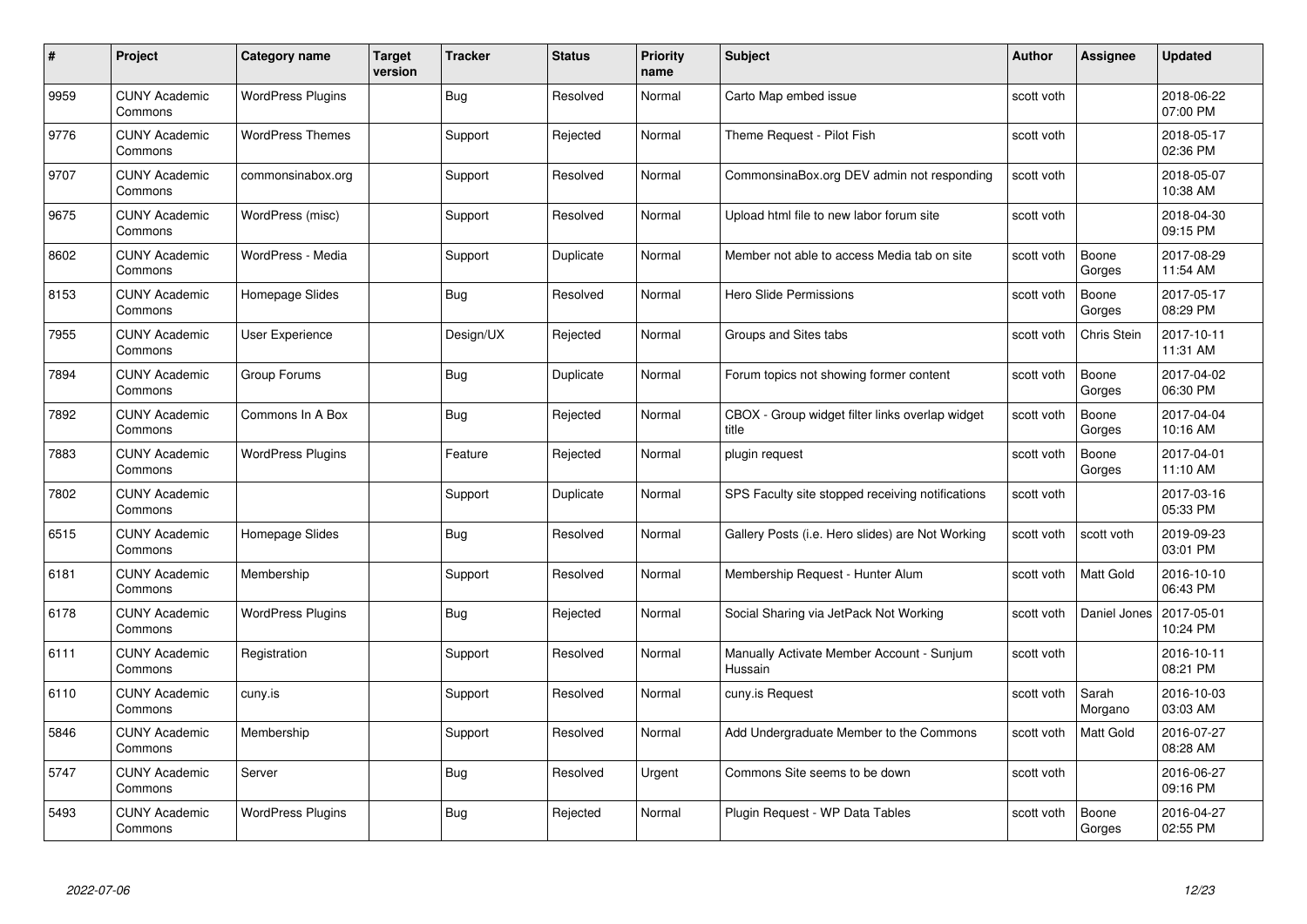| #    | Project                         | Category name              | Target<br>version | <b>Tracker</b> | <b>Status</b> | <b>Priority</b><br>name | <b>Subject</b>                                               | <b>Author</b> | Assignee         | <b>Updated</b>         |
|------|---------------------------------|----------------------------|-------------------|----------------|---------------|-------------------------|--------------------------------------------------------------|---------------|------------------|------------------------|
| 5271 | <b>CUNY Academic</b><br>Commons | Server                     |                   | Support        | Resolved      | High                    | CBOX and Commons sites down?                                 | scott voth    |                  | 2016-02-28<br>12:30 PM |
| 5270 | <b>CUNY Academic</b><br>Commons | Server                     |                   | Support        | Rejected      | Normal                  | Slow Response Time                                           | scott voth    | Matt Gold        | 2016-02-27<br>08:34 PM |
| 5032 | <b>CUNY Academic</b><br>Commons | Server                     |                   | Support        | Resolved      | Normal                  | Error establishing a database connection                     | scott voth    |                  | 2015-12-14<br>08:46 PM |
| 4842 | <b>CUNY Academic</b><br>Commons | Homepage Slides            |                   | Support        | Resolved      | Normal                  | Lost Access to Create Hero Slides                            | scott voth    | scott voth       | 2015-10-31<br>03:17 PM |
| 4766 | <b>CUNY Academic</b><br>Commons | Server                     |                   | Bug            | Resolved      | High                    | Sites Not Responding - Commons and CBOX                      | scott voth    |                  | 2015-10-13<br>01:05 PM |
| 4603 | <b>CUNY Academic</b><br>Commons | <b>WordPress Plugins</b>   |                   | Support        | Resolved      | Normal                  | Plugin Request: Search and Filter                            | scott voth    | Boone<br>Gorges  | 2015-09-21<br>11:31 AM |
| 4424 | <b>CUNY Academic</b><br>Commons | Server                     |                   | Bug            | Rejected      | Normal                  | Slow Response Time                                           | scott voth    |                  | 2015-08-12<br>09:46 AM |
| 4407 | <b>CUNY Academic</b><br>Commons | Group Forums               |                   | Bug            | Resolved      | Normal                  | Disable Forum on Existing group is not working               | scott voth    | Boone<br>Gorges  | 2015-08-11<br>03:13 PM |
| 3957 | <b>CUNY Academic</b><br>Commons | WordPress<br>(Permissions) |                   | Support        | Resolved      | Normal                  | Lost Access to Create Hero Slides                            | scott voth    | Boone<br>Gorges  | 2015-03-30<br>08:57 PM |
| 3935 | <b>CUNY Academic</b><br>Commons | WordPress (misc)           |                   | <b>Bug</b>     | Duplicate     | Normal                  | Member consistently gets blank page php when<br>saving posts | scott voth    | Boone<br>Gorges  | 2015-03-21<br>12:00 PM |
| 3713 | <b>CUNY Academic</b><br>Commons | Server                     |                   | Support        | Resolved      | Normal                  | Slow Response Time                                           | scott voth    | Matt Gold        | 2014-12-13<br>04:25 PM |
| 3703 | <b>CUNY Academic</b><br>Commons | Homepage Slides            |                   | <b>Bug</b>     | Rejected      | Normal                  | Delay in Loading Hero Slide Images                           | scott voth    | scott voth       | 2014-12-11<br>08:42 PM |
| 3702 | <b>CUNY Academic</b><br>Commons | <b>WordPress Themes</b>    |                   | Support        | Resolved      | Normal                  | access the Old Paper Theme                                   | scott voth    | <b>Matt Gold</b> | 2014-12-09<br>09:21 AM |
| 3641 | <b>CUNY Academic</b><br>Commons | <b>WordPress Themes</b>    |                   | Support        | Rejected      | Normal                  | New Theme Request: Outspoken (a premium WP<br>Shower theme)  | scott voth    | Matt Gold        | 2014-11-18<br>08:08 PM |
| 3604 | <b>CUNY Academic</b><br>Commons | cuny.is                    |                   | Support        | Resolved      | Normal                  | LLJournal CUNY.IS request                                    | scott voth    | Sarah<br>Morgano | 2014-10-26<br>05:47 PM |
| 3556 | <b>CUNY Academic</b><br>Commons | Home Page                  |                   | <b>Bug</b>     | Resolved      | High                    | Lost Access to Create Hero Slides                            | scott voth    |                  | 2014-10-15<br>08:38 PM |
| 3500 | <b>CUNY Academic</b><br>Commons | WordPress (misc)           |                   | Support        | Rejected      | Normal                  | Invitation to Join Site Unsuccessful?                        | scott voth    | Boone<br>Gorges  | 2014-09-28<br>01:28 PM |
| 3446 | <b>CUNY Academic</b><br>Commons | Domain Mapping             |                   | Support        | Rejected      | Normal                  | bkpublicscholars.org Domain Mapping Request<br>not working?  | scott voth    |                  | 2014-09-05<br>09:39 AM |
| 3199 | CUNY Academic<br>Commons        | Domain Mapping             |                   | Support        | Resolved      | Normal                  | domain mapping request - bethanyholmstrom.net                | scott voth    | Boone<br>Gorges  | 2014-05-08<br>02:40 PM |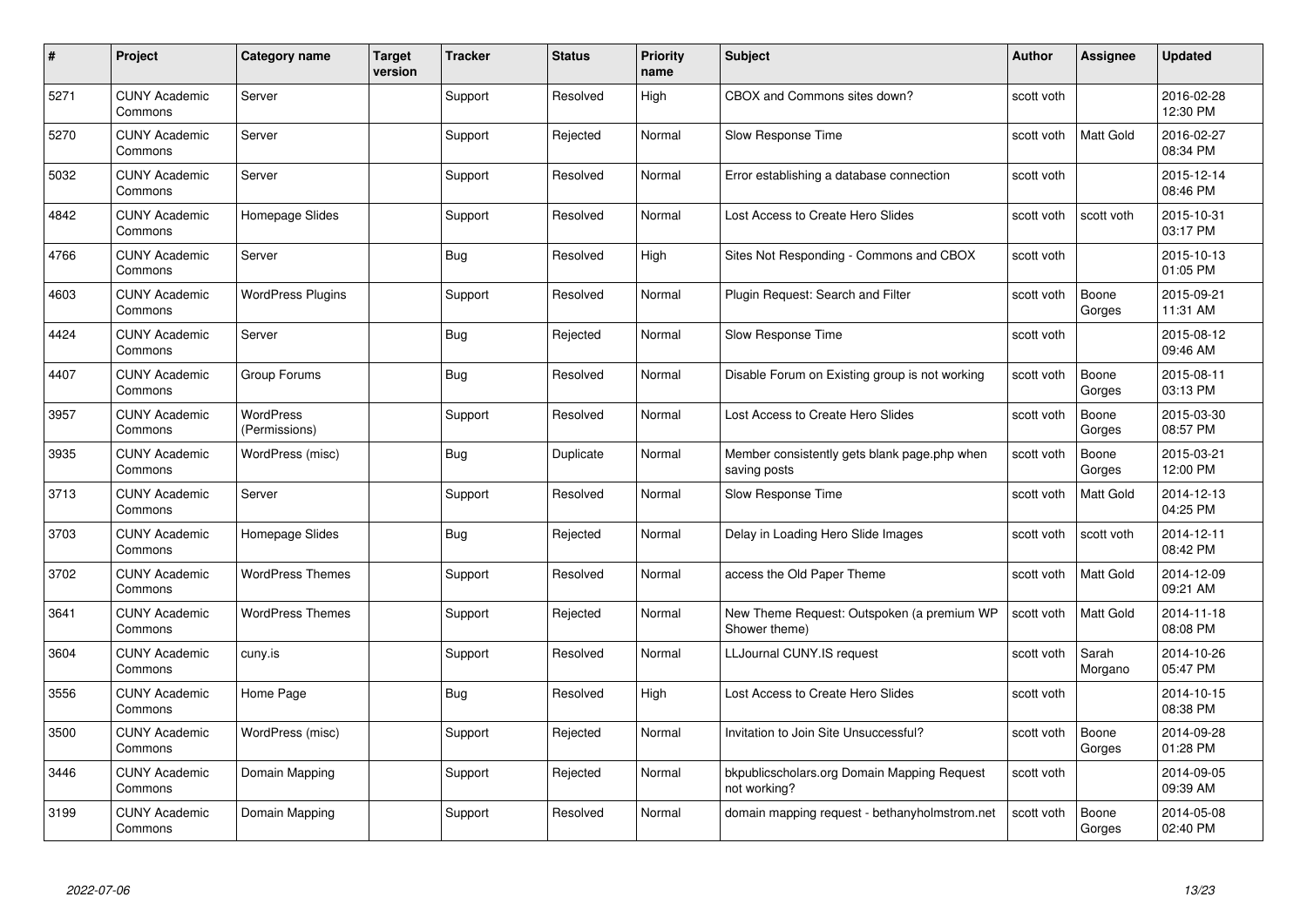| #    | Project                         | Category name            | <b>Target</b><br>version | <b>Tracker</b> | <b>Status</b> | <b>Priority</b><br>name | <b>Subject</b>                                                                         | <b>Author</b> | <b>Assignee</b>   | <b>Updated</b>         |
|------|---------------------------------|--------------------------|--------------------------|----------------|---------------|-------------------------|----------------------------------------------------------------------------------------|---------------|-------------------|------------------------|
| 3198 | <b>CUNY Academic</b><br>Commons | <b>WordPress Plugins</b> |                          | Support        | Rejected      | Normal                  | Revolution Slider plugin gets error when creating<br>"layers"                          | scott voth    | Boone<br>Gorges   | 2014-05-21<br>09:57 PM |
| 3081 | <b>CUNY Academic</b><br>Commons | Home Page                |                          | Support        | Resolved      | Normal                  | Lost Access to Create Hero Slides                                                      | scott voth    |                   | 2014-02-27<br>08:06 PM |
| 3067 | <b>CUNY Academic</b><br>Commons | <b>WordPress Themes</b>  |                          | Bug            | Resolved      | Normal                  | Twenty Fourteen Theme Not Available                                                    | scott voth    | Matt Gold         | 2014-02-22<br>11:35 AM |
| 2966 | <b>CUNY Academic</b><br>Commons | WordPress (misc)         |                          | Support        | Resolved      | Normal                  | Lost Access to Create/Deactivate Hero Slides                                           | scott voth    | Boone<br>Gorges   | 2014-01-20<br>05:06 PM |
| 2965 | <b>CUNY Academic</b><br>Commons | commonsinabox.org        |                          | Support        | Resolved      | High                    | Spammers on commonsinabox.org                                                          | scott voth    | Boone<br>Gorges   | 2014-01-19<br>02:56 PM |
| 2946 | <b>CUNY Academic</b><br>Commons | WordPress (misc)         |                          | Support        | Resolved      | Normal                  | Help Delete WP site with broken link                                                   | scott voth    |                   | 2014-02-08<br>09:53 AM |
| 2900 | <b>CUNY Academic</b><br>Commons | WordPress (misc)         |                          | Support        | Resolved      | Normal                  | Theme request - Imbalance2                                                             | scott voth    | Boone<br>Gorges   | 2013-11-23<br>10:30 AM |
| 2511 | <b>CUNY Academic</b><br>Commons | WordPress (misc)         |                          | Bug            | Resolved      | Normal                  | Lost Access to Create Hero Slides                                                      | scott voth    | Boone<br>Gorges   | 2013-03-11<br>10:24 AM |
| 2490 | <b>CUNY Academic</b><br>Commons | commonsinabox.org        |                          | Feature        | Duplicate     | Normal                  | Search Functionality on CommonsinaBox.org                                              | scott voth    |                   | 2013-02-27<br>09:37 PM |
| 2484 | <b>CUNY Academic</b><br>Commons | commonsinabox.org        |                          | Bug            | Resolved      | Normal                  | Forum posts are vanishing - can only view last few<br>on Help & Support                | scott voth    | Boone<br>Gorges   | 2013-03-01<br>11:19 AM |
| 2435 | CUNY Academic<br>Commons        | commonsinabox.org        |                          | Bug            | Resolved      | Normal                  | commonsinabox.org - media upload file types                                            | scott voth    | Boone<br>Gorges   | 2013-02-13<br>09:58 PM |
| 2209 | <b>CUNY Academic</b><br>Commons | WordPress (misc)         |                          | Feature        | Resolved      | Normal                  | Install Q & A Plugin on Commonsinabox.org                                              | scott voth    | Boone<br>Gorges   | 2012-10-21<br>10:53 AM |
| 2056 | <b>CUNY Academic</b><br>Commons | Wiki                     |                          | Bug            | Rejected      | Normal                  | MediaWiki - Embedding Video Functionality<br>Seems Broken                              | scott voth    | Boone<br>Gorges   | 2016-05-31<br>12:16 PM |
| 1343 | <b>CUNY Academic</b><br>Commons | BuddyPress (misc)        |                          | Bug            | Rejected      | Normal                  | Display issue on Front Page - Hero slide<br>description overlaying the top left corner | scott voth    |                   | 2011-12-08<br>07:06 PM |
| 1242 | <b>CUNY Academic</b><br>Commons | <b>WordPress Themes</b>  |                          | Feature        | Rejected      | Normal                  | Theme request: Woo Theme "Teamster"                                                    | scott voth    | <b>Matt Gold</b>  | 2016-10-24<br>11:41 AM |
| 1230 | CUNY Academic<br>Commons        |                          |                          | Bug            | Resolved      | Normal                  | Access to blogs after release                                                          | scott voth    |                   | 2011-10-13<br>01:51 PM |
| 737  | <b>CUNY Academic</b><br>Commons | WordPress (misc)         |                          | Feature        | Resolved      | Normal                  | Add Explanation of "Sort & Shuffle" to Atahualpa<br>Codex documentation                | scott voth    | scott voth        | 2011-06-05<br>10:39 AM |
| 573  | <b>CUNY Academic</b><br>Commons | WordPress (misc)         |                          | Support        | Resolved      | Normal                  | Vimeo Plus                                                                             | scott voth    | scott voth        | 2011-02-13<br>12:03 PM |
| 367  | <b>CUNY Academic</b><br>Commons | Wiki                     |                          | Feature        | Rejected      | Low                     | Wiki Search                                                                            | scott voth    | Dominic<br>Giglio | 2016-05-31<br>12:16 PM |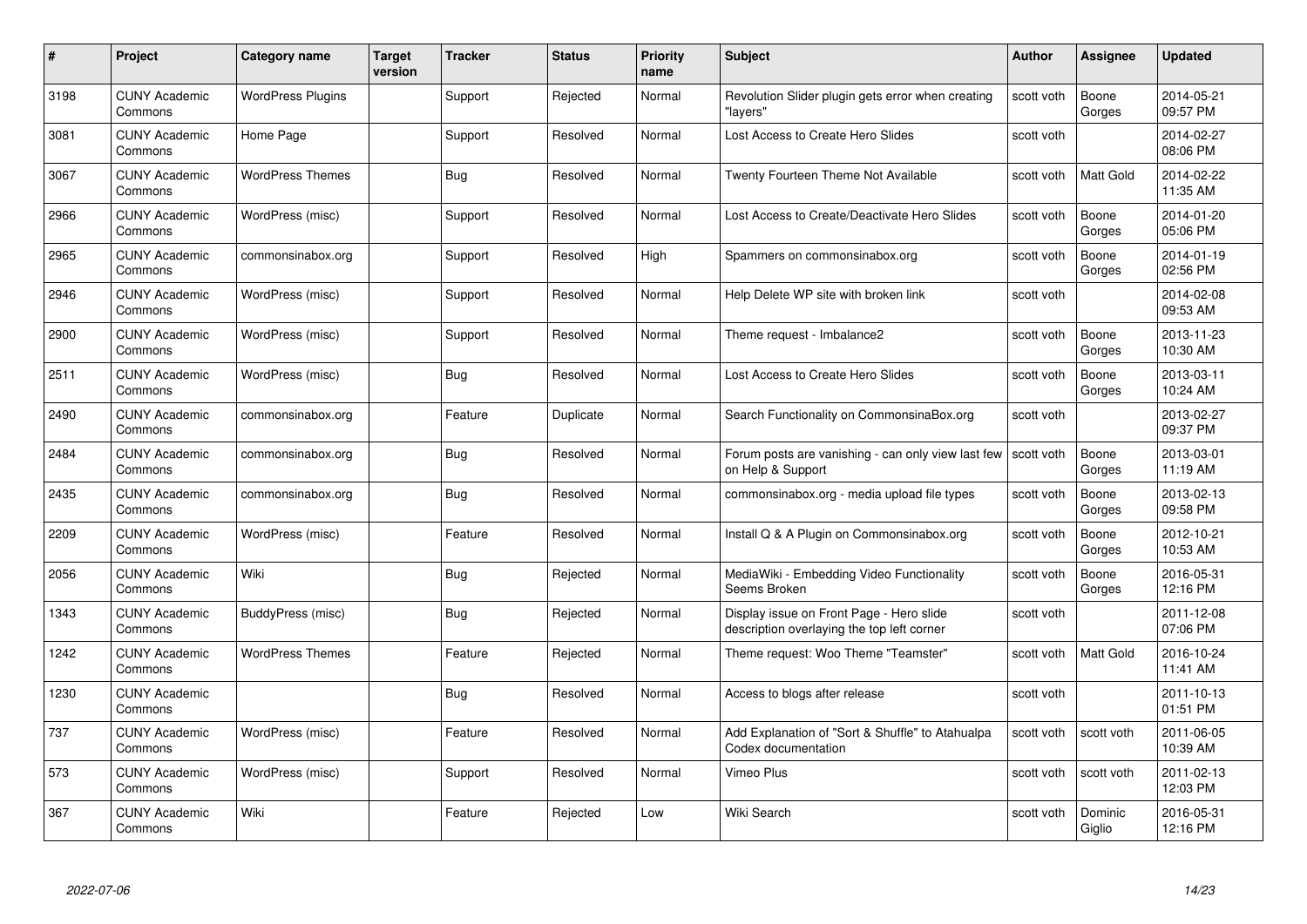| #     | <b>Project</b>                  | Category name            | <b>Target</b><br>version | <b>Tracker</b> | <b>Status</b>        | <b>Priority</b><br>name | <b>Subject</b>                                                                   | <b>Author</b> | <b>Assignee</b>       | <b>Updated</b>         |
|-------|---------------------------------|--------------------------|--------------------------|----------------|----------------------|-------------------------|----------------------------------------------------------------------------------|---------------|-----------------------|------------------------|
| 273   | <b>CUNY Academic</b><br>Commons | Wiki                     |                          | Feature        | Deferred             | Normal                  | Install Collection extension for MW                                              | scott voth    |                       | 2015-04-01<br>09:26 PM |
| 13946 | <b>CUNY Academic</b><br>Commons | <b>WordPress Plugins</b> | 2.1.0                    | Support        | Assigned             | Normal                  | Custom Embed handler For OneDrive files                                          | scott voth    | Raymond<br>Hoh        | 2022-05-26<br>10:46 AM |
| 14113 | <b>CUNY Academic</b><br>Commons | WordPress (misc)         | Future<br>release        | Bug            | Hold                 | Normal                  | Block Editor Not Working on this page - Json error                               | scott voth    | Boone<br>Gorges       | 2021-03-05<br>11:01 AM |
| 12573 | <b>CUNY Academic</b><br>Commons | <b>WordPress Plugins</b> | Future<br>release        | Bug            | New                  | Normal                  | <b>CommentPress Core Issues</b>                                                  | scott voth    |                       | 2020-03-24<br>04:32 PM |
| 11860 | <b>CUNY Academic</b><br>Commons | Registration             | Future<br>release        | Feature        | New                  | Normal                  | Ensure Students Are Aware They Can Use<br>Aliases At Registration                | scott voth    |                       | 2019-09-24<br>08:46 AM |
| 11788 | <b>CUNY Academic</b><br>Commons | <b>WordPress Plugins</b> | Future<br>release        | Support        | Reporter<br>Feedback | Normal                  | Plugin Request - Browse Aloud                                                    | scott voth    |                       | 2019-09-24<br>08:42 AM |
| 11531 | <b>CUNY Academic</b><br>Commons | Events                   | Future<br>release        | Feature        | New                  | Normal                  | Main Events calendar should include non-public<br>events that user has access to | scott voth    | Boone<br>Gorges       | 2019-06-11<br>10:00 AM |
| 10354 | <b>CUNY Academic</b><br>Commons | <b>Public Portfolio</b>  | Future<br>release        | Feature        | New                  | Normal                  | Opt out of Having a Profile Page                                                 | scott voth    | <b>Chris Stein</b>    | 2020-05-12<br>10:43 AM |
| 10226 | <b>CUNY Academic</b><br>Commons | Courses                  | Future<br>release        | Feature        | New                  | Normal                  | Add "My Courses" to drop down list                                               | scott voth    | Boone<br>Gorges       | 2021-11-19<br>12:42 PM |
| 7289  | <b>CUNY Academic</b><br>Commons | <b>WordPress Plugins</b> | Future<br>release        | Support        | Abandoned            | Normal                  | OHMS - Metadata Synchronizer - Cynthia Tobar<br>Oral Histories                   | scott voth    | Boone<br>Gorges       | 2018-07-22<br>01:22 PM |
| 5827  | <b>CUNY Academic</b><br>Commons | Public Portfolio         | Future<br>release        | Bug            | Assigned             | Normal                  | Academic Interests square bracket links not<br>working                           | scott voth    | <b>Chris Stein</b>    | 2016-08-11<br>11:59 PM |
| 4841  | <b>CUNY Academic</b><br>Commons | Design                   | Future<br>release        | <b>Bug</b>     | Rejected             | Normal                  | Font style on "Friends" Page seems different                                     | scott voth    | Boone<br>Gorges       | 2015-11-03<br>07:40 AM |
| 4535  | <b>CUNY Academic</b><br>Commons | My Commons               | Future<br>release        | Bug            | New                  | Low                     | My Commons filter issue                                                          | scott voth    | Raymond<br><b>Hoh</b> | 2015-09-01<br>11:17 AM |
| 4438  | <b>CUNY Academic</b><br>Commons | Events                   | Future<br>release        | <b>Bug</b>     | Assigned             | Normal                  | Events Calendar - Export Recurring Events                                        | scott voth    | Daniel Jones          | 2016-05-23<br>04:25 PM |
| 3492  | <b>CUNY Academic</b><br>Commons | <b>WordPress Themes</b>  | Future<br>release        | Support        | Assigned             | Normal                  | Add CBOX theme to the Commons                                                    | scott voth    | Raymond<br>Hoh        | 2014-10-08<br>05:55 PM |
| 1444  | <b>CUNY Academic</b><br>Commons | WordPress (misc)         | Future<br>release        | Feature        | Resolved             | Normal                  | Plugin Request: Google Analytics For WordPress                                   | scott voth    | Dominic<br>Giglio     | 2012-07-14<br>09:28 AM |
| 519   | <b>CUNY Academic</b><br>Commons | <b>BuddyPress Docs</b>   | Future<br>release        | Feature        | Assigned             | Low                     | TOC for individual docs - for new BP "wiki-like"<br>plugin                       | scott voth    | Boone<br>Gorges       | 2015-11-09<br>05:54 PM |
| 403   | <b>CUNY Academic</b><br>Commons | BuddyPress (misc)        | Future<br>release        | Feature        | Duplicate            | Normal                  | Personalization of the Profile Page                                              | scott voth    | Boone<br>Gorges       | 2010-11-22<br>11:32 AM |
| 16316 | <b>CUNY Academic</b><br>Commons | Domain Mapping           | Not<br>tracked           | Support        | Resolved             | Normal                  | remove domain mapping for qcurban.org                                            | scott voth    | Raymond<br>Hoh        | 2022-06-29<br>03:39 PM |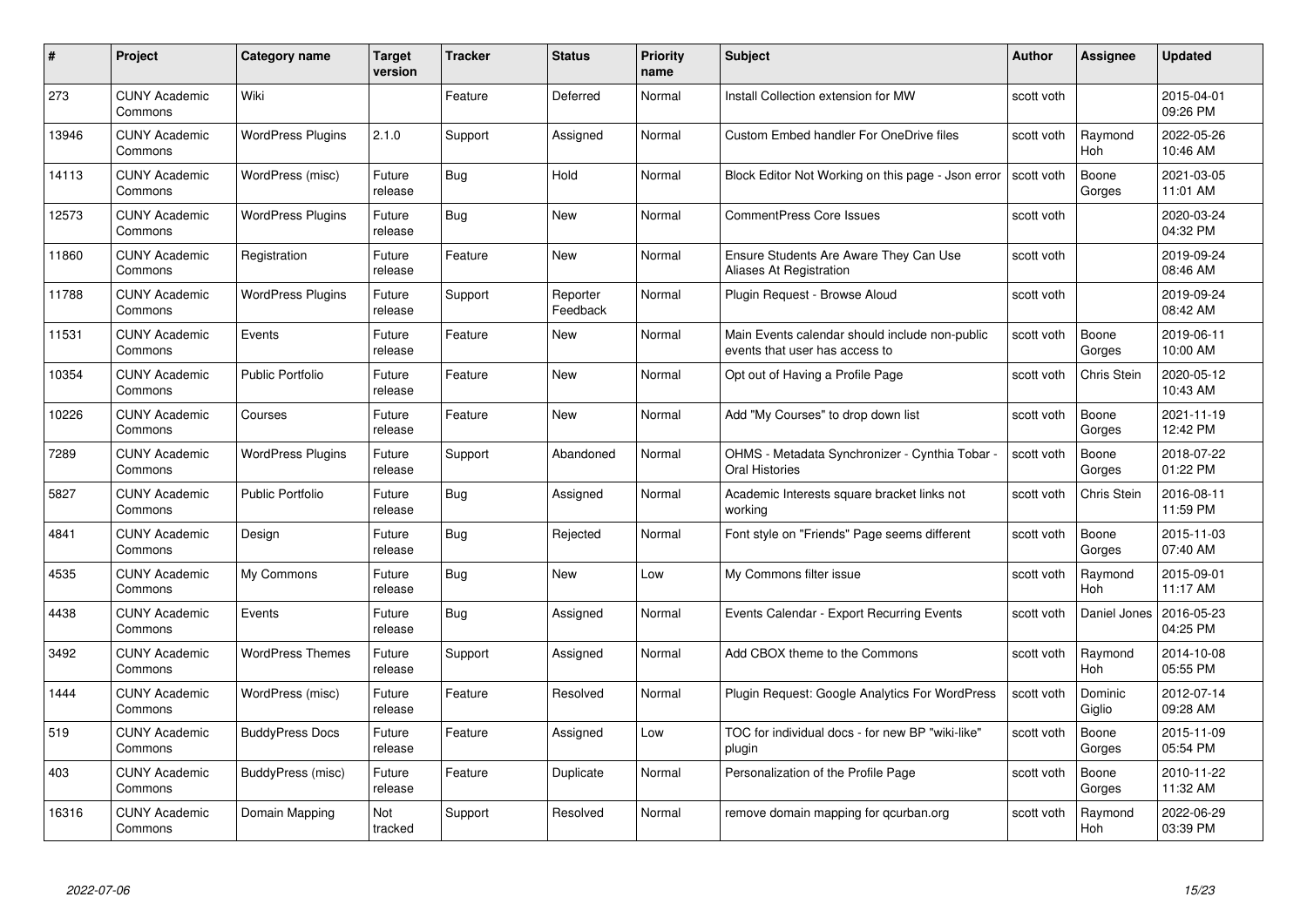| #     | Project                         | <b>Category name</b>     | Target<br>version | <b>Tracker</b> | <b>Status</b> | <b>Priority</b><br>name | <b>Subject</b>                                                   | <b>Author</b> | <b>Assignee</b>  | <b>Updated</b>         |
|-------|---------------------------------|--------------------------|-------------------|----------------|---------------|-------------------------|------------------------------------------------------------------|---------------|------------------|------------------------|
| 16276 | <b>CUNY Academic</b><br>Commons | <b>WordPress Plugins</b> | Not<br>tracked    | Support        | Resolved      | Normal                  | TablePress Auto Load Plugin Not Working                          | scott voth    | Raymond<br>Hoh   | 2022-06-22<br>03:05 AM |
| 16227 | <b>CUNY Academic</b><br>Commons | Domain Mapping           | Not<br>tracked    | Support        | Resolved      | Normal                  | domain mapping - Sruthi Atmakur-Javdekar                         | scott voth    | <b>Matt Gold</b> | 2022-06-15<br>02:34 PM |
| 15965 | <b>CUNY Academic</b><br>Commons | Domain Mapping           | Not<br>tracked    | Support        | Resolved      | Normal                  | Domain Mapping - Joseph van der Naald                            | scott voth    | Boone<br>Gorges  | 2022-04-29<br>04:06 PM |
| 15810 | <b>CUNY Academic</b><br>Commons | Domain Mapping           | Not<br>tracked    | <b>Bug</b>     | Resolved      | High                    | News Literacy Matters site loading over and over<br>using Chrome | scott voth    | Raymond<br>Hoh   | 2022-04-05<br>10:09 AM |
| 15626 | CUNY Academic<br>Commons        | Domain Mapping           | Not<br>tracked    | Support        | Resolved      | Normal                  | domain mapping - Jason tougaw                                    | scott voth    | Boone<br>Gorges  | 2022-03-15<br>02:10 PM |
| 15507 | <b>CUNY Academic</b><br>Commons | Commons In A Box         | Not<br>tracked    | Support        | Resolved      | Normal                  | <b>CBOX</b>                                                      | scott voth    | Raymond<br>Hoh   | 2022-03-02<br>02:02 PM |
| 15253 | <b>CUNY Academic</b><br>Commons | Domain Mapping           | Not<br>tracked    | Support        | Resolved      | Normal                  | domain mapping - segal film festival                             | scott voth    | Matt Gold        | 2022-02-04<br>11:29 AM |
| 15223 | <b>CUNY Academic</b><br>Commons | Domain Mapping           | Not<br>tracked    | Support        | Resolved      | Normal                  | domain mapping - preludenyc.org                                  | scott voth    | Boone<br>Gorges  | 2022-02-02<br>02:24 PM |
| 14994 | <b>CUNY Academic</b><br>Commons | cdev.gc.cuny.edu         | Not<br>tracked    | Support        | In Progress   | Normal                  | Clear Cache on CDEV                                              | scott voth    | Raymond<br>Hoh   | 2021-12-07<br>03:51 PM |
| 14986 | <b>CUNY Academic</b><br>Commons | Server                   | Not<br>tracked    | <b>Bug</b>     | Resolved      | High                    | Commons Site Down?                                               | scott voth    | Boone<br>Gorges  | 2021-11-23<br>04:21 PM |
| 14452 | CUNY Academic<br>Commons        | Domain Mapping           | Not<br>tracked    | Support        | Resolved      | Normal                  | domain mapping - hilarieashton.com                               | scott voth    | Boone<br>Gorges  | 2021-05-17<br>10:46 AM |
| 14394 | <b>CUNY Academic</b><br>Commons |                          | Not<br>tracked    | Feature        | New           | Normal                  | Commons News Site - redesign                                     | scott voth    | scott voth       | 2021-09-14<br>10:46 AM |
| 14250 | <b>CUNY Academic</b><br>Commons | Support                  | Not<br>tracked    | Support        | Resolved      | Normal                  | migrate new site to old url                                      | scott voth    |                  | 2021-04-13<br>07:41 PM |
| 13924 | <b>CUNY Academic</b><br>Commons | Domain Mapping           | Not<br>tracked    | Support        | Resolved      | Normal                  | domain mapping - cunyhumanitiesalliance.org                      | scott voth    | Boone<br>Gorges  | 2021-02-02<br>05:39 PM |
| 13755 | <b>CUNY Academic</b><br>Commons | <b>WordPress Themes</b>  | Not<br>tracked    | Support        | Resolved      | Normal                  | Deprecate Twenty Ten and Twenty Eleven<br>themes                 | scott voth    |                  | 2021-01-12<br>10:46 AM |
| 13754 | <b>CUNY Academic</b><br>Commons | <b>WordPress Themes</b>  | Not<br>tracked    | Feature        | Resolved      | Normal                  | Update Commons WordPress Default Theme                           | scott voth    |                  | 2021-01-11<br>10:51 AM |
| 13440 | <b>CUNY Academic</b><br>Commons | Domain Mapping           | Not<br>tracked    | Support        | Resolved      | Normal                  | Domain mapping for morrisjustice.org                             | scott voth    | Matt Gold        | 2020-10-13<br>02:54 PM |
| 13409 | <b>CUNY Academic</b><br>Commons | <b>WordPress Plugins</b> | Not<br>tracked    | Support        | Resolved      | Normal                  | Jetpack Warnings                                                 | scott voth    | Raymond<br>Hoh   | 2020-10-13<br>10:47 AM |
| 13407 | CUNY Academic<br>Commons        | Domain Mapping           | Not<br>tracked    | Support        | Resolved      | Normal                  | Remove domain mapping for sexgenlab.org                          | scott voth    |                  | 2020-09-30<br>11:35 AM |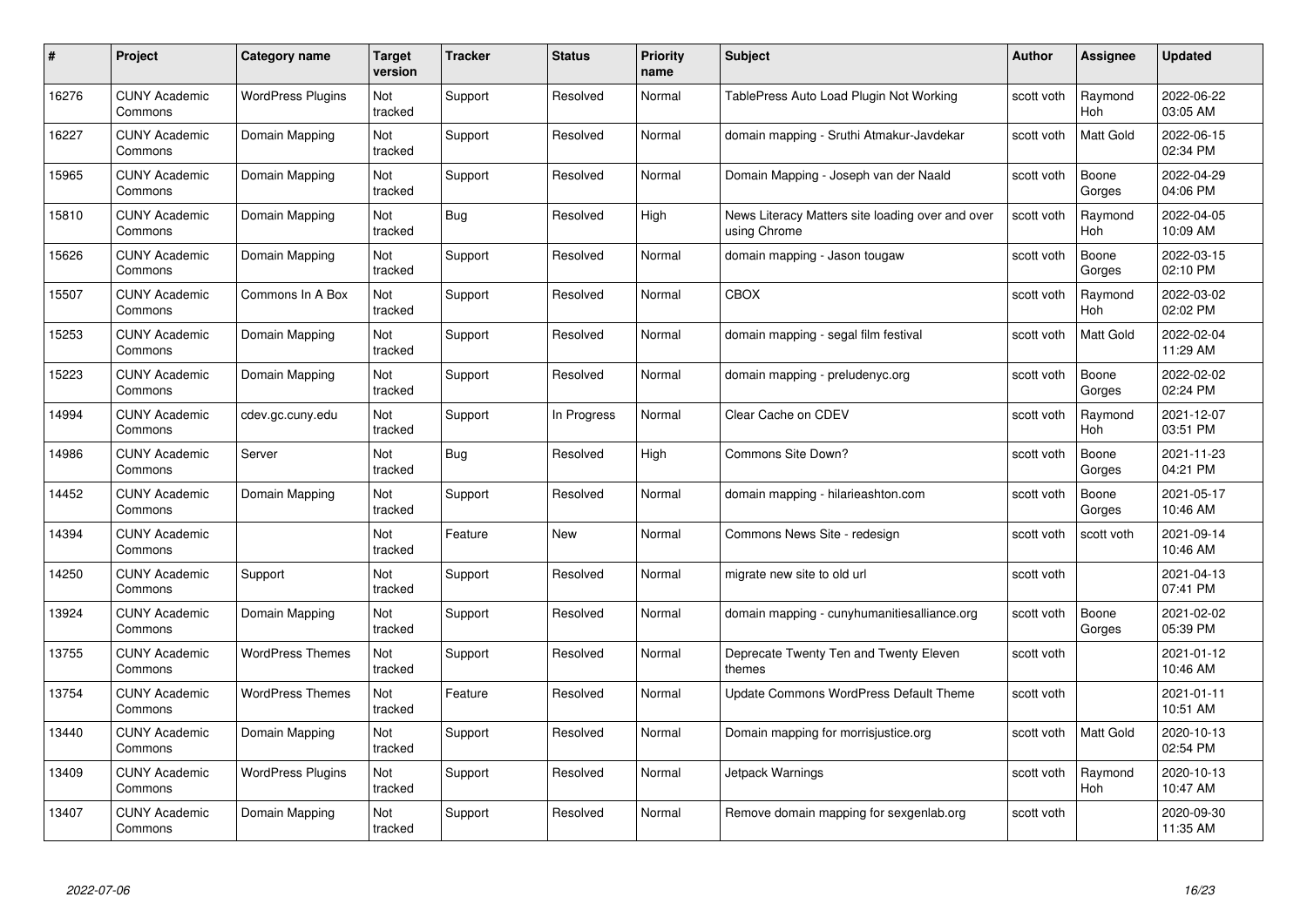| #     | Project                         | <b>Category name</b>           | Target<br>version | <b>Tracker</b> | <b>Status</b> | <b>Priority</b><br>name | <b>Subject</b>                                           | <b>Author</b> | <b>Assignee</b>       | <b>Updated</b>         |
|-------|---------------------------------|--------------------------------|-------------------|----------------|---------------|-------------------------|----------------------------------------------------------|---------------|-----------------------|------------------------|
| 13379 | <b>CUNY Academic</b><br>Commons | Domain Mapping                 | Not<br>tracked    | Support        | Resolved      | Normal                  | Commenting issue with Mapped Domain (Using<br>Jetpack)   | scott voth    | Raymond<br><b>Hoh</b> | 2020-10-13<br>10:02 AM |
| 13004 | <b>CUNY Academic</b><br>Commons | Domain Mapping                 | Not<br>tracked    | Bug            | Resolved      | Normal                  | Domain Mapping request - Wole                            | scott voth    | <b>Matt Gold</b>      | 2020-07-07<br>12:02 PM |
| 12953 | <b>CUNY Academic</b><br>Commons | <b>WordPress Themes</b>        | Not<br>tracked    | <b>Bug</b>     | Resolved      | Normal                  | Pagination Issue on Customizr theme                      | scott voth    |                       | 2020-07-14<br>11:53 AM |
| 12924 | <b>CUNY Academic</b><br>Commons | Domain Mapping                 | Not<br>tracked    | Support        | Resolved      | Normal                  | Domain Mapping request - Sam Phillips                    | scott voth    | Boone<br>Gorges       | 2020-06-12<br>03:29 PM |
| 12878 | <b>CUNY Academic</b><br>Commons | Domain Mapping                 | Not<br>tracked    | Support        | Resolved      | Normal                  | Domain Mapping request - Lidia Hernandez Tapia           | scott voth    | <b>Matt Gold</b>      | 2020-06-05<br>12:58 PM |
| 12842 | <b>CUNY Academic</b><br>Commons | Homepage Slides                | Not<br>tracked    | Support        | Resolved      | Normal                  | Lost Permissions to add Hero Slides                      | scott voth    | scott voth            | 2020-05-21<br>01:11 PM |
| 12773 | <b>CUNY Academic</b><br>Commons | <b>WordPress Themes</b>        | Not<br>tracked    | Support        | Resolved      | Normal                  | Deprecate Serif Lite theme                               | scott voth    |                       | 2020-05-12<br>05:44 PM |
| 12407 | <b>CUNY Academic</b><br>Commons | Domain Mapping                 | Not<br>tracked    | Support        | Resolved      | Normal                  | Domain Mapping - district15parproject.org                | scott voth    | Lihua Wang            | 2020-02-14<br>10:38 AM |
| 12392 | <b>CUNY Academic</b><br>Commons | Help/Codex                     | Not<br>tracked    | Documentation  | New           | Normal                  | Updates to Common Commons Questions on<br>Help Page      | scott voth    | Margaret<br>Galvan    | 2020-02-11<br>10:53 AM |
| 12313 | <b>CUNY Academic</b><br>Commons | Domain Mapping                 | Not<br>tracked    | Support        | Duplicate     | Normal                  | domain mapping - laurenspradlin.info                     | scott voth    | <b>Matt Gold</b>      | 2020-01-21<br>06:02 PM |
| 12247 | CUNY Academic<br>Commons        | Publicity                      | Not<br>tracked    | Support        | New           | Normal                  | Screenshot of First Commons Homepage                     | scott voth    | scott voth            | 2020-01-14<br>12:08 PM |
| 2246  | <b>CUNY Academic</b><br>Commons | Domain Mapping                 | Not<br>tracked    | Support        | Resolved      | Normal                  | domain mapping - Sam Neylon                              | scott voth    | Lihua Wang            | 2020-01-06<br>10:55 AM |
| 12236 | <b>CUNY Academic</b><br>Commons | Domain Mapping                 | Not<br>tracked    | Support        | Resolved      | Normal                  | domain mapping request - johnbrenkman.com                | scott voth    | <b>Matt Gold</b>      | 2019-12-27<br>09:32 AM |
| 11764 | <b>CUNY Academic</b><br>Commons | Domain Mapping                 | Not<br>tracked    | Support        | Resolved      | Normal                  | Domain Mapping request for literarybronx.com             | scott voth    | Boone<br>Gorges       | 2019-08-21<br>05:28 PM |
| 11754 | <b>CUNY Academic</b><br>Commons | <b>Group Files</b>             | Not<br>tracked    | Support        | Resolved      | Normal                  | Group file folder delete                                 | scott voth    | Boone<br>Gorges       | 2019-08-15<br>05:10 PM |
| 11745 | <b>CUNY Academic</b><br>Commons | <b>WordPress Themes</b>        | Not<br>tracked    | Support        | Resolved      | Normal                  | Make ColorMag theme available for literary bronx<br>site | scott voth    |                       | 2019-08-14<br>03:36 PM |
| 11632 | <b>CUNY Academic</b><br>Commons | Domain Mapping                 | Not<br>tracked    | Support        | Resolved      | Normal                  | domain mapping request mckinniburg.com                   | scott voth    | Raymond<br><b>Hoh</b> | 2019-07-17<br>10:22 AM |
| 11629 | <b>CUNY Academic</b><br>Commons | Domain Mapping                 | Not<br>tracked    | Support        | Resolved      | Normal                  | domain mapping request                                   | scott voth    | Raymond<br>Hoh        | 2019-07-17<br>10:22 AM |
| 11591 | CUNY Academic<br>Commons        | Internal Tools and<br>Workflow | Not<br>tracked    | Support        | Resolved      | Normal                  | Get Licence for Camtasia                                 | scott voth    | <b>Matt Gold</b>      | 2019-07-16<br>11:27 AM |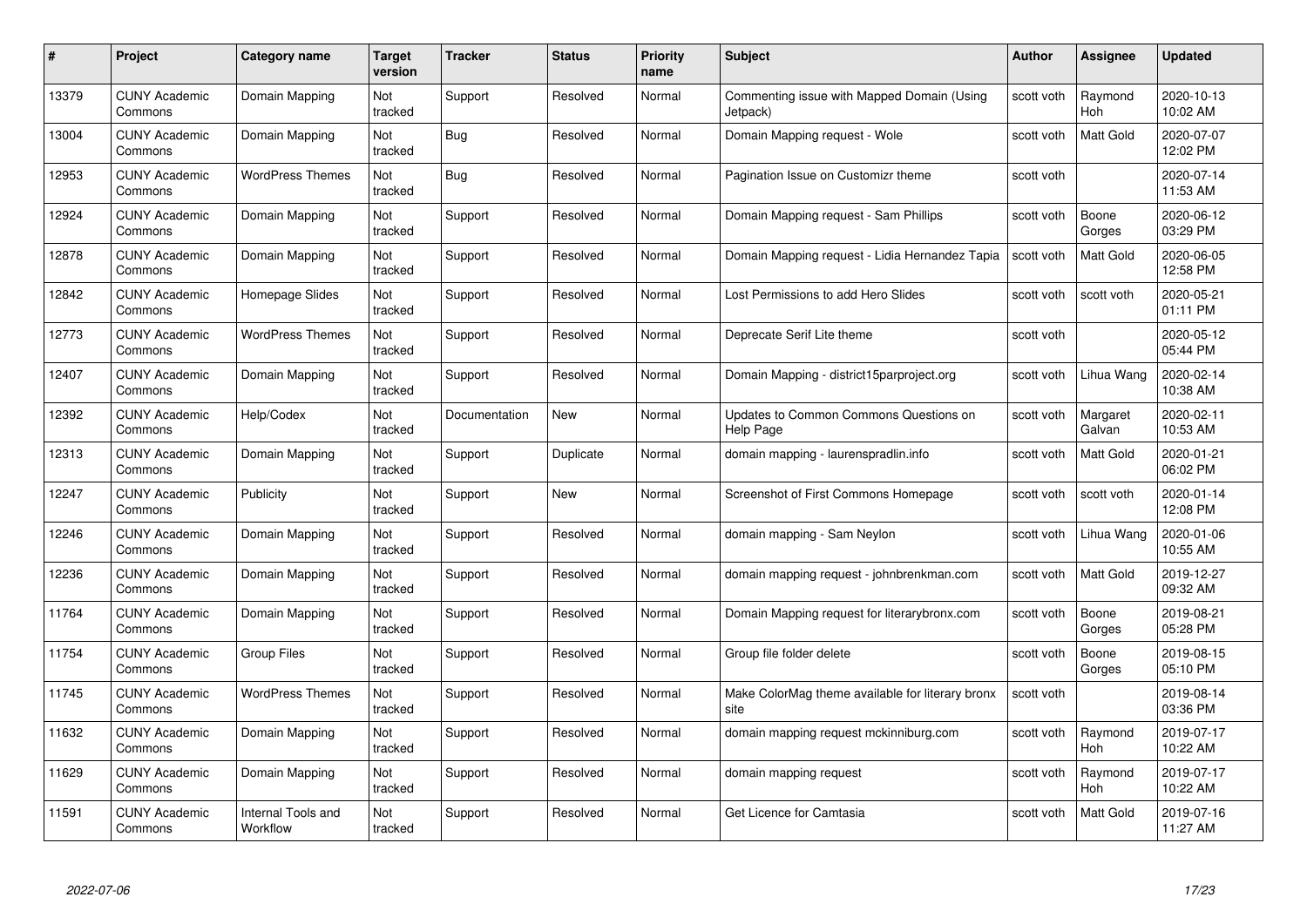| #     | Project                         | <b>Category name</b>      | Target<br>version     | <b>Tracker</b> | <b>Status</b>        | <b>Priority</b><br>name | <b>Subject</b>                                                                       | <b>Author</b> | <b>Assignee</b>    | <b>Updated</b>         |
|-------|---------------------------------|---------------------------|-----------------------|----------------|----------------------|-------------------------|--------------------------------------------------------------------------------------|---------------|--------------------|------------------------|
| 11530 | <b>CUNY Academic</b><br>Commons | Home Page                 | <b>Not</b><br>tracked | Bug            | Resolved             | Normal                  | News Tab on homepage                                                                 | scott voth    |                    | 2019-06-10<br>02:04 PM |
| 11524 | <b>CUNY Academic</b><br>Commons | <b>WordPress Themes</b>   | Not<br>tracked        | Support        | Resolved             | Normal                  | theme purchase rights                                                                | scott voth    |                    | 2019-06-06<br>01:43 PM |
| 11495 | <b>CUNY Academic</b><br>Commons | Documentation             | <b>Not</b><br>tracked | Documentation  | Resolved             | Normal                  | New Member Intro Page                                                                | scott voth    | scott voth         | 2020-05-14<br>01:12 PM |
| 11493 | <b>CUNY Academic</b><br>Commons | Domain Mapping            | Not<br>tracked        | Support        | Reporter<br>Feedback | Normal                  | Domain Mapping Request - Talia Schaffer                                              | scott voth    | Matt Gold          | 2019-08-06<br>08:39 AM |
| 11393 | <b>CUNY Academic</b><br>Commons |                           | Not<br>tracked        | Publicity      | New                  | Normal                  | After 1.15 release, ceate a hero slide and post<br>about adding a site to a group    | scott voth    | Patrick<br>Sweeney | 2019-05-14<br>10:32 AM |
| 11386 | <b>CUNY Academic</b><br>Commons | WordPress - Media         | Not<br>tracked        | Support        | Reporter<br>Feedback | Normal                  | disappearing images                                                                  | scott voth    | Boone<br>Gorges    | 2019-05-14<br>10:32 AM |
| 11175 | <b>CUNY Academic</b><br>Commons | <b>WordPress Plugins</b>  | Not<br>tracked        | Support        | Resolved             | Normal                  | unsubscribe action not working with Tribulant<br>newsletter plugin                   | scott voth    |                    | 2019-02-28<br>04:40 PM |
| 10982 | <b>CUNY Academic</b><br>Commons | Domain Mapping            | Not<br>tracked        | Support        | Reporter<br>Feedback | Normal                  | <b>CNAME</b> question                                                                | scott voth    |                    | 2019-01-22<br>04:29 PM |
| 10860 | <b>CUNY Academic</b><br>Commons | Domain Mapping            | Not<br>tracked        | Support        | Resolved             | Normal                  | domain mapping for Leah Feder                                                        | scott voth    | Matt Gold          | 2019-01-10<br>01:37 PM |
| 10839 | <b>CUNY Academic</b><br>Commons | About page                | Not<br>tracked        | Support        | New                  | Normal                  | <b>Mission Statement Needs Revision</b>                                              | scott voth    | Matt Gold          | 2018-12-26<br>10:58 AM |
| 10796 | CUNY Academic<br>Commons        | Domain Mapping            | Not<br>tracked        | Support        | Resolved             | Normal                  | domain mapping request - BMCC OER                                                    | scott voth    | Matt Gold          | 2018-12-06<br>07:47 PM |
| 10171 | <b>CUNY Academic</b><br>Commons | WordPress (misc)          | Not<br>tracked        | Support        | Resolved             | Normal                  | <b>Migration Question</b>                                                            | scott voth    |                    | 2018-09-12<br>01:48 PM |
| 10170 | <b>CUNY Academic</b><br>Commons | Non-CUNY sign up<br>codes | Not<br>tracked        | Support        | Resolved             | Normal                  | Non CUNY Membership request                                                          | scott voth    | Matt Gold          | 2018-08-17<br>02:28 PM |
| 10071 | <b>CUNY Academic</b><br>Commons | WordPress (misc)          | Not<br>tracked        | <b>Bug</b>     | Resolved             | Normal                  | News Site not displaying                                                             | scott voth    |                    | 2018-07-30<br>01:19 PM |
| 10000 | <b>CUNY Academic</b><br>Commons | Performance               | Not<br>tracked        | Bug            | Resolved             | Normal                  | Pages display correctly but cannot edit them                                         | scott voth    | Boone<br>Gorges    | 2018-07-13<br>12:31 PM |
| 9837  | <b>CUNY Academic</b><br>Commons | Homepage Slides           | Not<br>tracked        | Support        | Resolved             | Normal                  | Lost access to create hero slides                                                    | scott voth    | scott voth         | 2018-05-25<br>10:57 AM |
| 9794  | <b>CUNY Academic</b><br>Commons | Domain Mapping            | Not<br>tracked        | Support        | Resolved             | Normal                  | domain Mapping request - Joseph Reynolds Van<br>Der Naald                            | scott voth    | Boone<br>Gorges    | 2018-05-22<br>01:54 PM |
| 9750  | <b>CUNY Academic</b><br>Commons | Analytics                 | Not<br>tracked        | Support        | Resolved             | Normal                  | MESTC - arabstages.org - google analytics have<br>stopped working after last release | scott voth    | scott voth         | 2018-05-11<br>09:34 AM |
| 9745  | CUNY Academic<br>Commons        | Commons In A Box          | Not<br>tracked        | Support        | Resolved             | Normal                  | Commons in a Box - Query monitor                                                     | scott voth    |                    | 2018-05-09<br>01:24 PM |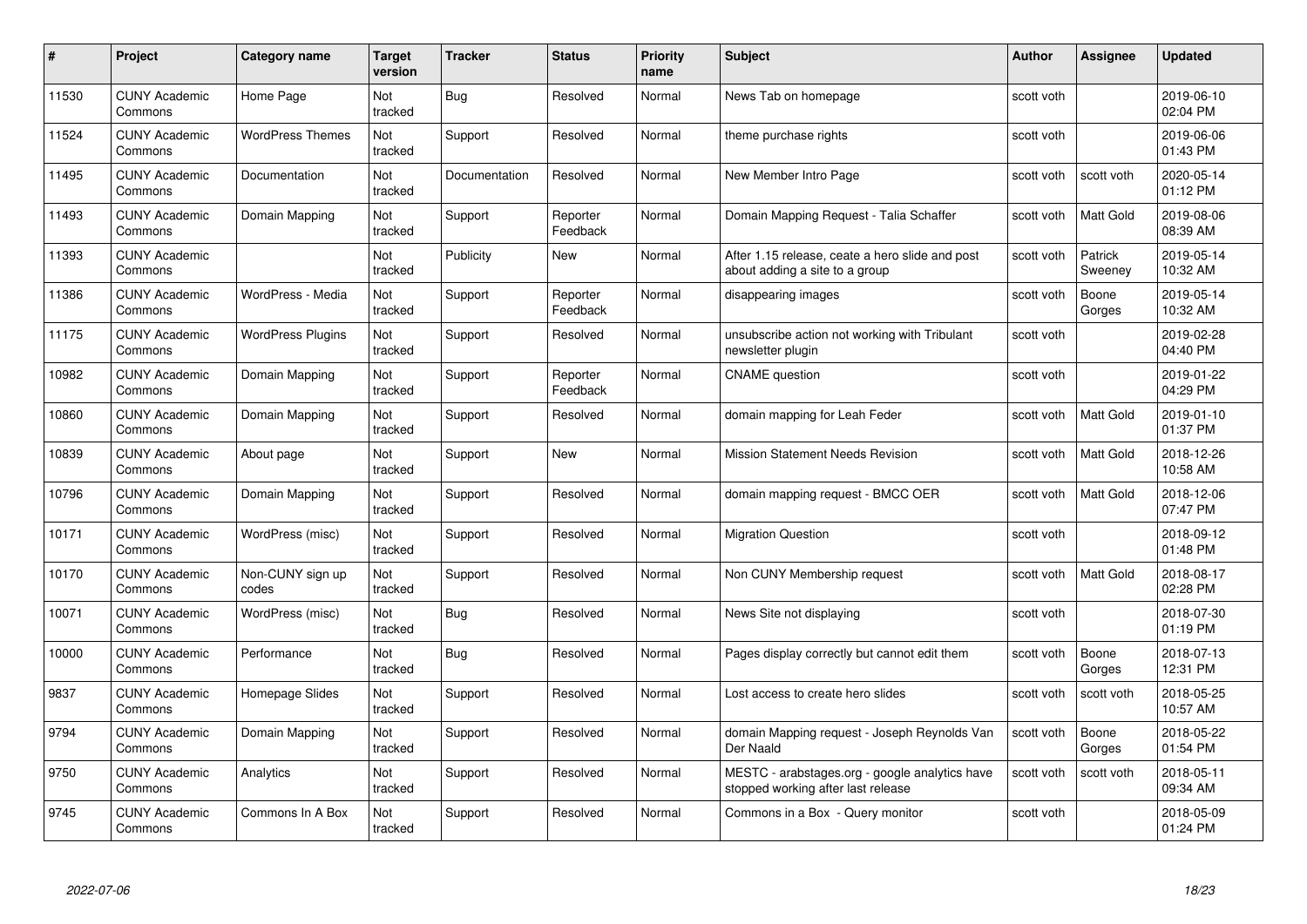| #    | Project                         | <b>Category name</b>              | Target<br>version | <b>Tracker</b> | <b>Status</b>        | <b>Priority</b><br>name | <b>Subject</b>                                                | <b>Author</b> | <b>Assignee</b> | <b>Updated</b>         |
|------|---------------------------------|-----------------------------------|-------------------|----------------|----------------------|-------------------------|---------------------------------------------------------------|---------------|-----------------|------------------------|
| 9538 | <b>CUNY Academic</b><br>Commons | Analytics                         | Not<br>tracked    | Support        | Resolved             | Normal                  | collecting Google Analytics for mapped Domains                | scott voth    | Boone<br>Gorges | 2018-04-27<br>09:23 AM |
| 9515 | <b>CUNY Academic</b><br>Commons | <b>WordPress Plugins</b>          | Not<br>tracked    | <b>Bug</b>     | Reporter<br>Feedback | Normal                  | Text to Speech plugin - "More Slowly" checkbox<br>not working | scott voth    | Boone<br>Gorges | 2018-06-13<br>02:26 PM |
| 8859 | <b>CUNY Academic</b><br>Commons |                                   | Not<br>tracked    | Support        | Resolved             | Normal                  | Hero Slide Permissions                                        | scott voth    |                 | 2017-10-26<br>09:59 AM |
| 8624 | <b>CUNY Academic</b><br>Commons | Domain Mapping                    | Not<br>tracked    | Support        | Resolved             | Normal                  | domain mapping request                                        | scott voth    | Boone<br>Gorges | 2017-10-05<br>12:50 PM |
| 8589 | CUNY Academic<br>Commons        | Homepage Slides                   | Not<br>tracked    | Support        | Resolved             | Normal                  | lost privileges to create hero slide                          | scott voth    | scott voth      | 2017-08-28<br>03:16 PM |
| 8325 | <b>CUNY Academic</b><br>Commons | Server                            | Not<br>tracked    | Support        | Resolved             | Normal                  | intermittent server issues                                    | scott voth    | Boone<br>Gorges | 2017-07-01<br>10:57 AM |
| 7954 | <b>CUNY Academic</b><br>Commons | WordPress (misc)                  | Not<br>tracked    | Support        | Resolved             | Normal                  | Public site not showing up in "Sites"                         | scott voth    | Boone<br>Gorges | 2017-11-15<br>11:01 AM |
| 7722 | <b>CUNY Academic</b><br>Commons | User Experience                   | Not<br>tracked    | Design/UX      | Abandoned            | Normal                  | Password Reset Issues                                         | scott voth    | scott voth      | 2017-12-04<br>10:16 AM |
| 7625 | <b>CUNY Academic</b><br>Commons | Registration                      | Not<br>tracked    | <b>Bug</b>     | Resolved             | Normal                  | User unable to register - gets "Forbidden"<br>message         | scott voth    |                 | 2017-11-15<br>01:44 PM |
| 7343 | <b>CUNY Academic</b><br>Commons | commonsinabox.org                 | Not<br>tracked    | <b>Bug</b>     | Resolved             | Normal                  | commonsinabox.org - unable to access backend                  | scott voth    |                 | 2017-01-06<br>11:58 AM |
| 7295 | CUNY Academic<br>Commons        | commonsinabox.org                 | Not<br>tracked    | Support        | Resolved             | High                    | commonsinabox.org performance issues                          | scott voth    |                 | 2017-01-03<br>10:52 AM |
| 6905 | <b>CUNY Academic</b><br>Commons | Domain Mapping                    | Not<br>tracked    | Support        | Rejected             | Normal                  | domain mapping - Approaching Dance conference                 | scott voth    | Boone<br>Gorges | 2017-11-15<br>11:09 AM |
| 6512 | <b>CUNY Academic</b><br>Commons | Homepage Slides                   | Not<br>tracked    | Support        | Resolved             | Normal                  | Lost permissions to Create Hero slides                        | scott voth    | scott voth      | 2016-10-27<br>11:00 PM |
| 6383 | <b>CUNY Academic</b><br>Commons | Domain Mapping                    | Not<br>tracked    | Support        | Resolved             | Normal                  | Domain Mapping request - Azriel Genack                        | scott voth    | Boone<br>Gorges | 2016-10-21<br>03:48 PM |
| 6184 | <b>CUNY Academic</b><br>Commons | commonsinabox.org                 | Not<br>tracked    | Bug            | Resolved             | Normal                  | CBOX Confirm User Registration plugin                         | scott voth    | Raymond<br>Hoh  | 2018-09-12<br>01:50 PM |
| 6135 | <b>CUNY Academic</b><br>Commons | Domain Mapping                    | Not<br>tracked    | Support        | Resolved             | Normal                  | domain mapping - Patrick Sweeney                              | scott voth    | Matt Gold       | 2016-10-12<br>11:41 AM |
| 6134 | <b>CUNY Academic</b><br>Commons | Domain Mapping                    | Not<br>tracked    | Support        | Abandoned            | Normal                  | domain mapping - mellon faculty diversity                     | scott voth    | scott voth      | 2017-03-26<br>11:22 AM |
| 5830 | <b>CUNY Academic</b><br>Commons | <b>WordPress</b><br>(Permissions) | Not<br>tracked    | <b>Bug</b>     | Resolved             | Normal                  | Lost access to create hero slides - please<br>reinstate       | scott voth    | Boone<br>Gorges | 2016-07-25<br>10:01 AM |
| 5829 | CUNY Academic<br>Commons        | Upgrades                          | Not<br>tracked    | Bug            | Resolved             | Normal                  | New Server - Creating a Group - Sometimes get<br>502 error    | scott voth    |                 | 2016-08-01<br>11:58 PM |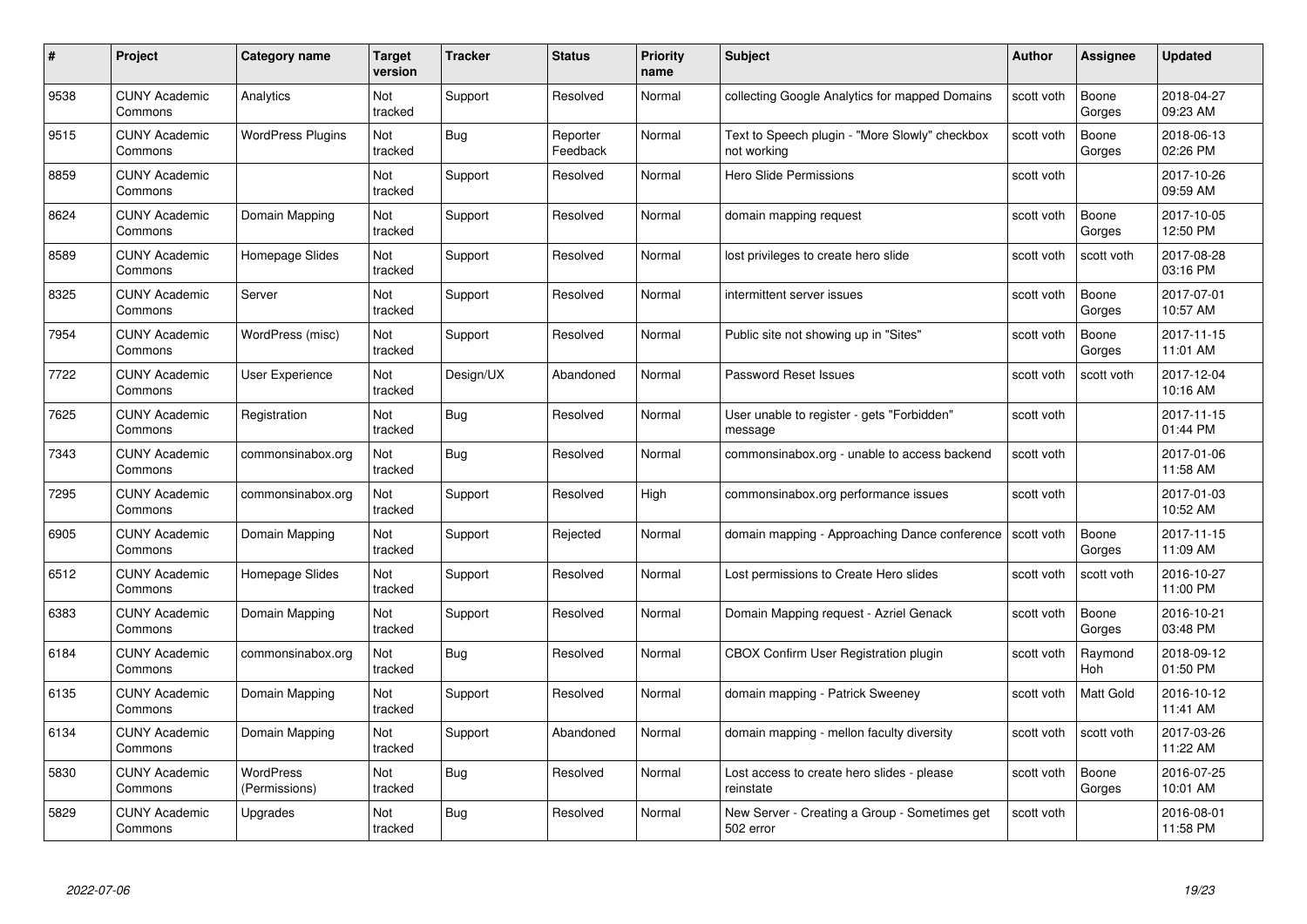| #    | Project                         | <b>Category name</b>    | Target<br>version     | <b>Tracker</b> | <b>Status</b> | <b>Priority</b><br>name | <b>Subject</b>                                                    | <b>Author</b> | <b>Assignee</b> | <b>Updated</b>         |
|------|---------------------------------|-------------------------|-----------------------|----------------|---------------|-------------------------|-------------------------------------------------------------------|---------------|-----------------|------------------------|
| 5617 | <b>CUNY Academic</b><br>Commons | Domain Mapping          | Not<br>tracked        | Support        | Resolved      | Normal                  | Domain Mapping Issue - Paul Herbert                               | scott voth    | Boone<br>Gorges | 2016-05-30<br>12:04 PM |
| 5583 | <b>CUNY Academic</b><br>Commons |                         | Not<br>tracked        | Support        | Resolved      | Normal                  | Lost access to create hero slides - please<br>reinstate           | scott voth    | Boone<br>Gorges | 2016-05-23<br>12:11 AM |
| 5511 | <b>CUNY Academic</b><br>Commons | Domain Mapping          | Not<br>tracked        | Support        | Resolved      | Normal                  | Domain Mapping Request - Artem Altman                             | scott voth    | scott voth      | 2016-06-16<br>09:46 PM |
| 5344 | <b>CUNY Academic</b><br>Commons | Domain Mapping          | Not<br>tracked        | Support        | Resolved      | Normal                  | Domain Mapping Request - Bijan Kimiagar                           | scott voth    | scott voth      | 2016-03-31<br>10:52 PM |
| 5311 | CUNY Academic<br>Commons        |                         | Not<br>tracked        | Support        | Resolved      | Normal                  | <b>CUNY SLA Lab collaboration</b>                                 | scott voth    | scott voth      | 2016-10-11<br>08:48 PM |
| 5295 | <b>CUNY Academic</b><br>Commons | Server                  | <b>Not</b><br>tracked | Bug            | Resolved      | Normal                  | Lousy Response Time and sporadic timeouts                         | scott voth    |                 | 2016-03-15<br>10:03 AM |
| 5189 | <b>CUNY Academic</b><br>Commons | Homepage Slides         | Not<br>tracked        | Support        | Resolved      | Normal                  | Lost Access to Create Hero Slides                                 | scott voth    | Boone<br>Gorges | 2016-02-01<br>10:45 AM |
| 5096 | <b>CUNY Academic</b><br>Commons | Domain Mapping          | Not<br>tracked        | Support        | Resolved      | Normal                  | Domain Mapping Request: Lauren Spradlin                           | scott voth    | scott voth      | 2020-01-21<br>07:30 PM |
| 4954 | <b>CUNY Academic</b><br>Commons | Domain Mapping          | Not<br>tracked        | Support        | Resolved      | Normal                  | domain mapping request - Talia Schaffer                           | scott voth    | Boone<br>Gorges | 2015-12-07<br>01:24 AM |
| 4902 | <b>CUNY Academic</b><br>Commons | Domain Mapping          | Not<br>tracked        | Support        | Resolved      | Normal                  | domain mapping request - Patrick Sweeney                          | scott voth    | Boone<br>Gorges | 2015-12-07<br>01:32 AM |
| 4795 | CUNY Academic<br>Commons        | Domain Mapping          | Not<br>tracked        | Support        | Resolved      | Normal                  | Revert Domain Mapping for<br>http://bkpublicscholars.org/         | scott voth    | Boone<br>Gorges | 2015-11-01<br>05:33 PM |
| 4713 | <b>CUNY Academic</b><br>Commons | <b>WordPress Themes</b> | Not<br>tracked        | Support        | Resolved      | Normal                  | academia theme issues                                             | scott voth    | Daniel Jones    | 2016-01-26<br>04:53 PM |
| 4685 | <b>CUNY Academic</b><br>Commons | Server                  | Not<br>tracked        | Bug            | Resolved      | Immediate               | Response Time Poor - Unable to connect to<br>database             | scott voth    |                 | 2015-09-28<br>09:16 PM |
| 4631 | <b>CUNY Academic</b><br>Commons | WordPress (misc)        | Not<br>tracked        | <b>Bug</b>     | Rejected      | High                    | caching/ssl issues ??                                             | scott voth    | Boone<br>Gorges | 2016-01-26<br>10:35 AM |
| 4580 | <b>CUNY Academic</b><br>Commons | Commons In A Box        | Not<br>tracked        | Support        | Resolved      | Normal                  | Unable to register account on CBOX Demo Site                      | scott voth    | Boone<br>Gorges | 2015-09-10<br>02:37 PM |
| 4571 | <b>CUNY Academic</b><br>Commons | Domain Mapping          | Not<br>tracked        | Support        | Resolved      | Normal                  | Domain Mapping Request - Courtney Drayer                          | scott voth    | Matt Gold       | 2015-09-16<br>05:19 PM |
| 4445 | <b>CUNY Academic</b><br>Commons | Registration            | Not<br>tracked        | Bug            | Resolved      | Normal                  | user alisonorlando is trying to register - no email<br>received   | scott voth    | Boone<br>Gorges | 2015-08-20<br>12:35 PM |
| 4373 | <b>CUNY Academic</b><br>Commons | <b>Public Portfolio</b> | Not<br>tracked        | Support        | Resolved      | Normal                  | Delete Old "Title" section from Member's public<br>portfolio page | scott voth    | Boone<br>Gorges | 2015-08-04<br>09:01 PM |
| 4365 | CUNY Academic<br>Commons        | Homepage Slides         | Not<br>tracked        | Support        | Resolved      | Normal                  | Lost Access to Create Hero Slides                                 | scott voth    | scott voth      | 2016-03-09<br>06:18 PM |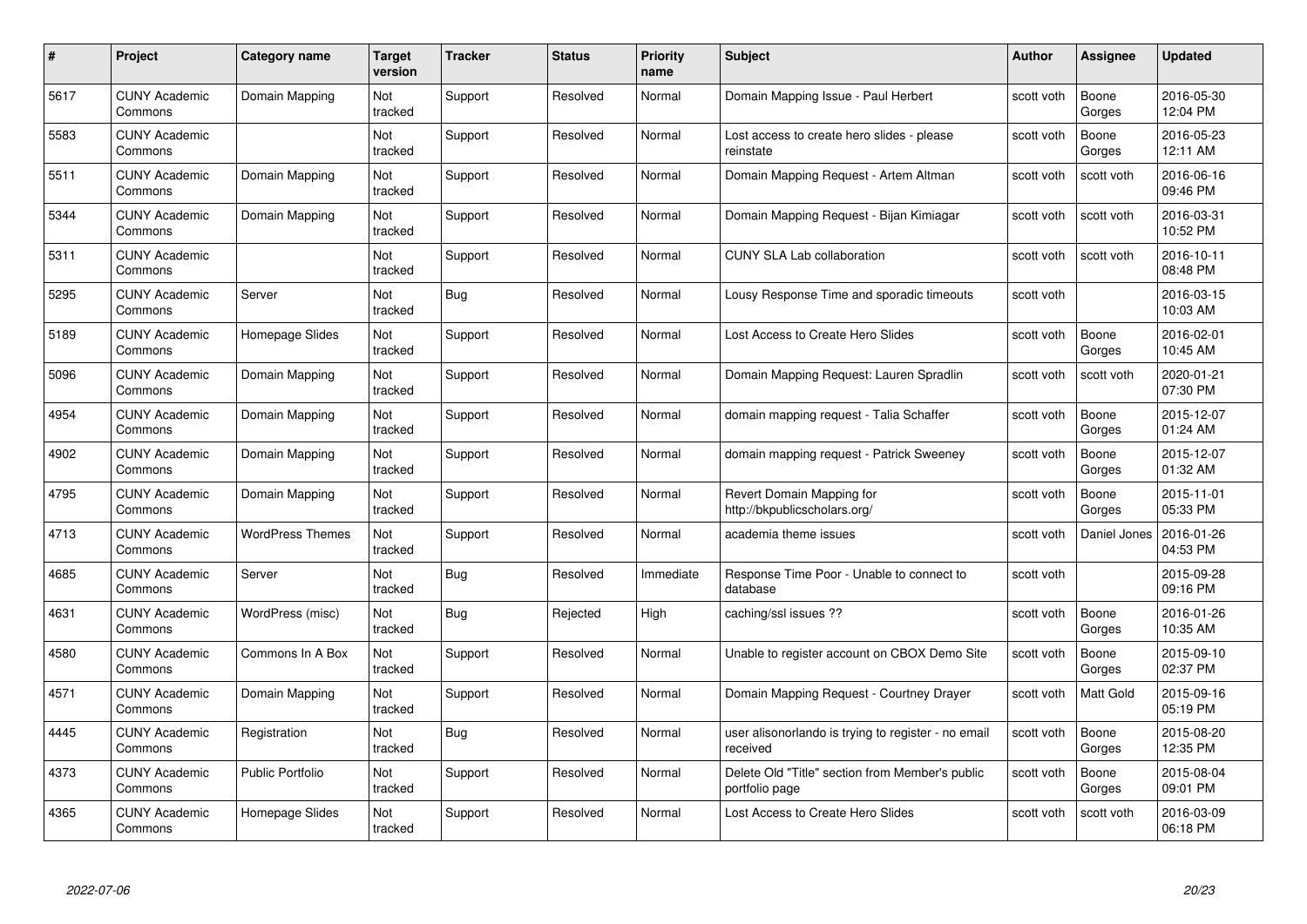| #    | Project                         | Category name              | Target<br>version | <b>Tracker</b> | <b>Status</b> | <b>Priority</b><br>name | <b>Subject</b>                                                                 | Author     | <b>Assignee</b>  | <b>Updated</b>         |
|------|---------------------------------|----------------------------|-------------------|----------------|---------------|-------------------------|--------------------------------------------------------------------------------|------------|------------------|------------------------|
| 4143 | <b>CUNY Academic</b><br>Commons | <b>WordPress Themes</b>    | Not<br>tracked    | Bug            | Resolved      | Normal                  | Issues after Canvas Update - Help & Support /<br>Codex                         | scott voth | Daniel Jones     | 2015-08-10<br>02:44 PM |
| 4107 | <b>CUNY Academic</b><br>Commons | Server                     | Not<br>tracked    | <b>Bug</b>     | Resolved      | Normal                  | Slow Response Time and "Error establishing a<br>database connection"           | scott voth |                  | 2015-06-11<br>09:33 AM |
| 4047 | <b>CUNY Academic</b><br>Commons | <b>WordPress Themes</b>    | Not<br>tracked    | Support        | Resolved      | Normal                  | Help James Samuel with Theme after it was<br>updated                           | scott voth |                  | 2015-07-21<br>06:12 PM |
| 4019 | <b>CUNY Academic</b><br>Commons | <b>WordPress Themes</b>    | Not<br>tracked    | Support        | Resolved      | Normal                  | <b>WP Site Display Issue</b>                                                   | scott voth | Daniel Jones     | 2015-05-10<br>12:33 PM |
| 3931 | <b>CUNY Academic</b><br>Commons | Groups (misc)              | Not<br>tracked    | Support        | Resolved      | Normal                  | "WordPress Help" Avatar                                                        | scott voth | scott voth       | 2015-03-19<br>09:41 PM |
| 3841 | <b>CUNY Academic</b><br>Commons | commonsinabox.org          | Not<br>tracked    | Bug            | Resolved      | Normal                  | CBOX.org Registration Plugin Not Working                                       | scott voth | Boone<br>Gorges  | 2016-01-26<br>03:27 PM |
| 3753 | <b>CUNY Academic</b><br>Commons | Domain Mapping             | Not<br>tracked    | Support        | Resolved      | High                    | Domain mapping request - Sujatha Fernandes                                     | scott voth | Raymond<br>Hoh   | 2015-11-30<br>03:11 PM |
| 3728 | <b>CUNY Academic</b><br>Commons | Homepage Slides            | Not<br>tracked    | Support        | Resolved      | Normal                  | Lost Access to Create Hero Slides                                              | scott voth | Boone<br>Gorges  | 2014-12-28<br>02:18 PM |
| 3635 | <b>CUNY Academic</b><br>Commons | Domain Mapping             | Not<br>tracked    | Support        | Resolved      | Normal                  | Domain Mapping Request - Keith Miyake                                          | scott voth | <b>Matt Gold</b> | 2014-11-10<br>08:15 PM |
| 3621 | <b>CUNY Academic</b><br>Commons | Domain Mapping             | Not<br>tracked    | Support        | Resolved      | Normal                  | Question - Google Analytics, Mapped Domains,<br>and WP-Google-Analytics plugin | scott voth |                  | 2015-04-01<br>09:16 PM |
| 3603 | CUNY Academic<br>Commons        | Domain Mapping             | Not<br>tracked    | Support        | Resolved      | Normal                  | Domain Mapping Request - CERG                                                  | scott voth | scott voth       | 2014-11-19<br>04:28 PM |
| 3551 | <b>CUNY Academic</b><br>Commons | Server                     | Not<br>tracked    | <b>Bug</b>     | Resolved      | Normal                  | Slow Response Time                                                             | scott voth | Matt Gold        | 2014-11-11<br>02:31 PM |
| 3549 | <b>CUNY Academic</b><br>Commons | commonsinabox.org          | Not<br>tracked    | Support        | Rejected      | Normal                  | Spam on CBOX.org                                                               | scott voth |                  | 2014-10-15<br>12:10 AM |
| 3539 | <b>CUNY Academic</b><br>Commons | Domain Mapping             | Not<br>tracked    | Support        | Resolved      | Normal                  | Domain Mapping Request for ACERT                                               | scott voth | Boone<br>Gorges  | 2015-11-30<br>03:15 PM |
| 3528 | <b>CUNY Academic</b><br>Commons | Server                     | Not<br>tracked    | Bug            | Resolved      | High                    | Slow Response Time                                                             | scott voth | Matt Gold        | 2016-01-26<br>05:11 PM |
| 3424 | <b>CUNY Academic</b><br>Commons | WordPress (misc)           | Not<br>tracked    | Support        | Resolved      | Urgent                  | Getting "Error establishing a database connection"                             | scott voth | Matt Gold        | 2016-01-26<br>12:06 PM |
| 3423 | CUNY Academic<br>Commons        | Domain Mapping             | Not<br>tracked    | Support        | Resolved      | Normal                  | bkpublicscholars.org Domain Mapping Request                                    | scott voth | Boone<br>Gorges  | 2016-01-26<br>12:08 PM |
| 3395 | <b>CUNY Academic</b><br>Commons | <b>Email Notifications</b> | Not<br>tracked    | <b>Bug</b>     | Rejected      | Normal                  | email notification not received                                                | scott voth | Boone<br>Gorges  | 2016-01-26<br>12:05 PM |
| 3335 | CUNY Academic<br>Commons        | Home Page                  | Not<br>tracked    | Support        | Resolved      | Normal                  | Lost Access to Create Hero Slides                                              | scott voth | Boone<br>Gorges  | 2014-07-22<br>10:07 PM |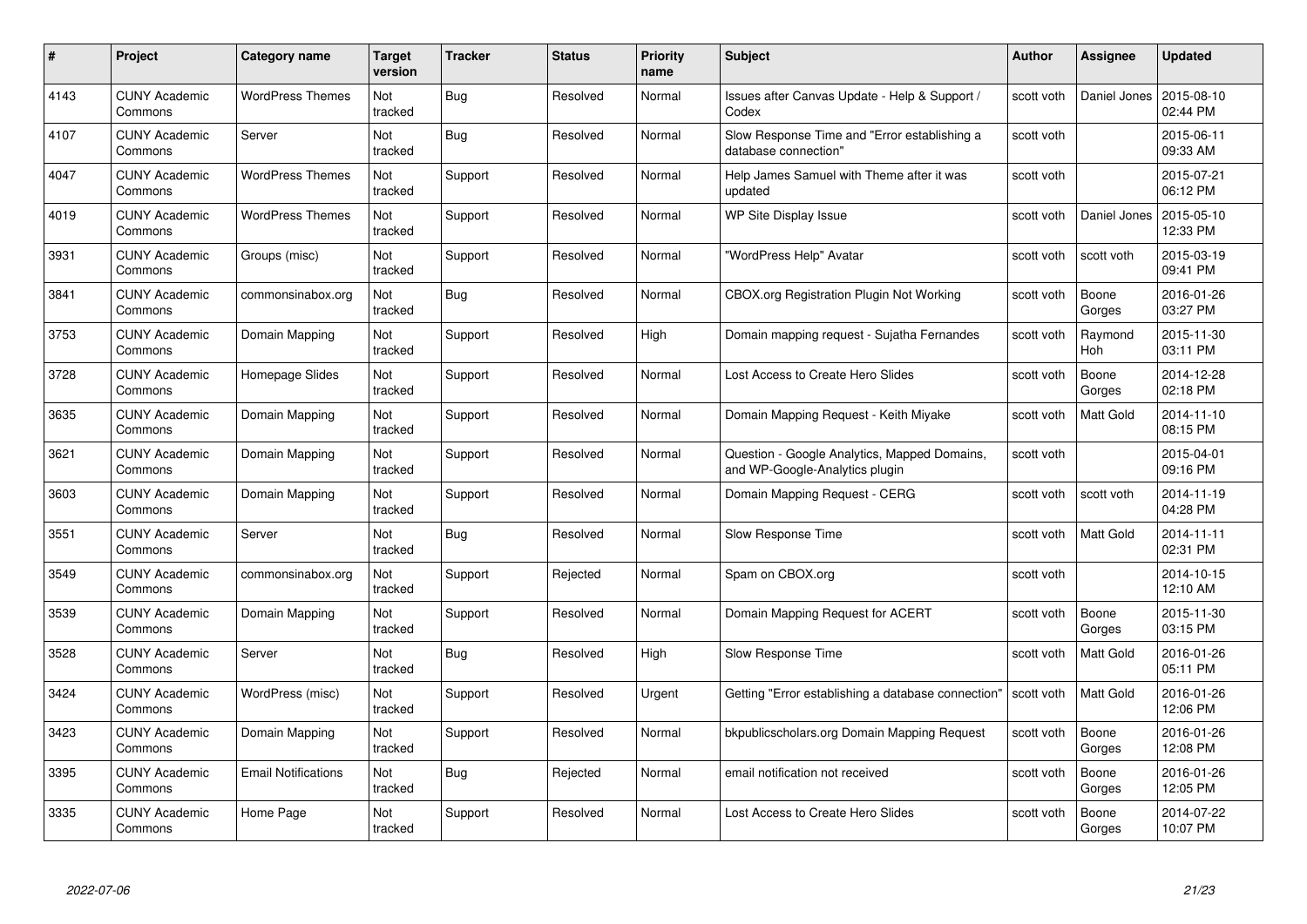| #    | Project                         | <b>Category name</b> | Target<br>version     | <b>Tracker</b> | <b>Status</b> | <b>Priority</b><br>name | <b>Subject</b>                                            | <b>Author</b> | <b>Assignee</b>  | <b>Updated</b>         |
|------|---------------------------------|----------------------|-----------------------|----------------|---------------|-------------------------|-----------------------------------------------------------|---------------|------------------|------------------------|
| 3269 | <b>CUNY Academic</b><br>Commons | Domain Mapping       | Not<br>tracked        | Support        | Resolved      | Normal                  | Domain mapping request - Natascia Boeri                   | scott voth    | Boone<br>Gorges  | 2015-11-30<br>03:17 PM |
| 3182 | <b>CUNY Academic</b><br>Commons | Domain Mapping       | Not<br>tracked        | Support        | Resolved      | Normal                  | domain mapping request - muphyinstituteblog.org           | scott voth    | <b>Matt Gold</b> | 2014-05-01<br>01:12 PM |
| 3120 | <b>CUNY Academic</b><br>Commons | Domain Mapping       | Not<br>tracked        | Support        | Rejected      | Normal                  | Domain Mapping Request from Paul Julian Smith             | scott voth    | Boone<br>Gorges  | 2016-01-26<br>12:41 AM |
| 3098 | <b>CUNY Academic</b><br>Commons | <b>UserVoice</b>     | Not<br>tracked        | Support        | Rejected      | Normal                  | <b>Access to UserVoice</b>                                | scott voth    | Matt Gold        | 2016-01-26<br>11:36 AM |
| 3087 | <b>CUNY Academic</b><br>Commons |                      | <b>Not</b><br>tracked | Support        | Resolved      | Normal                  | Purchase Snag It Software for Community<br>Facilitators   | scott voth    | <b>Matt Gold</b> | 2016-01-26<br>05:13 PM |
| 3082 | <b>CUNY Academic</b><br>Commons | Domain Mapping       | Not<br>tracked        | Support        | Resolved      | Normal                  | Domain Mapping Request - Ruth O'Brien                     | scott voth    | Boone<br>Gorges  | 2014-03-05<br>07:16 PM |
| 3026 | <b>CUNY Academic</b><br>Commons | <b>UserVoice</b>     | Not<br>tracked        | Feature        | Rejected      | Normal                  | User Voice Upgrade                                        | scott voth    | scott voth       | 2016-01-26<br>11:26 AM |
| 3015 | <b>CUNY Academic</b><br>Commons |                      | Not<br>tracked        | Bug            | Resolved      | Normal                  | Lost Access to Create Hero Slides                         | scott voth    | Boone<br>Gorges  | 2014-02-04<br>07:58 PM |
| 2947 | <b>CUNY Academic</b><br>Commons |                      | Not<br>tracked        | Support        | Resolved      | Normal                  | Question on "Tools>>Domain Mapping"                       | scott voth    |                  | 2013-12-21<br>07:14 PM |
| 2878 | <b>CUNY Academic</b><br>Commons | WordPress (misc)     | Not<br>tracked        | Support        | Resolved      | Normal                  | Domain Mapping Request - Sarah Welsh                      | scott voth    | Boone<br>Gorges  | 2016-01-26<br>12:39 AM |
| 2679 | <b>CUNY Academic</b><br>Commons | WordPress (misc)     | Not<br>tracked        | Support        | Resolved      | Normal                  | WP Post to PDF plugin Logo                                | scott voth    | Boone<br>Gorges  | 2014-11-03<br>03:53 PM |
| 2633 | <b>CUNY Academic</b><br>Commons | commonsinabox.org    | Not<br>tracked        | <b>Bug</b>     | Resolved      | Normal                  | Mentions in CBOX.org                                      | scott voth    | Boone<br>Gorges  | 2014-05-01<br>08:12 PM |
| 2631 | <b>CUNY Academic</b><br>Commons | commonsinabox.org    | Not<br>tracked        | Bug            | Resolved      | Normal                  | Bullet Points don't display in Forum posts on<br>CBOX.org | scott voth    | Boone<br>Gorges  | 2014-05-01<br>08:11 PM |
| 2585 | <b>CUNY Academic</b><br>Commons | commonsinabox.org    | Not<br>tracked        | Bug            | Resolved      | Normal                  | commonsinbox.org - no "site features" option              | scott voth    | Boone<br>Gorges  | 2013-05-21<br>09:15 PM |
| 2568 | CUNY Academic<br>Commons        |                      | Not<br>tracked        | Support        | Resolved      | Normal                  | Statistics Needed - Queens College Commons<br>Usage       | scott voth    | Boone<br>Gorges  | 2016-01-26<br>12:35 AM |
| 2561 | <b>CUNY Academic</b><br>Commons | commonsinabox.org    | Not<br>tracked        | Bug            | Resolved      | Normal                  | CSS Issues on Commonsinabox.org                           | scott voth    | Boone<br>Gorges  | 2013-05-16<br>03:31 PM |
| 2518 | <b>CUNY Academic</b><br>Commons | commonsinabox.org    | Not<br>tracked        | Bug            | Resolved      | Normal                  | Lost Access to Upload image files on<br>CommonsinaBox.org | scott voth    | Boone<br>Gorges  | 2013-03-20<br>01:57 PM |
| 2392 | <b>CUNY Academic</b><br>Commons | WordPress (misc)     | Not<br>tracked        | Bug            | Resolved      | Normal                  | Lost Access to Create Hero Slides                         | scott voth    | Boone<br>Gorges  | 2013-02-04<br>10:25 AM |
| 2347 | CUNY Academic<br>Commons        | WordPress (misc)     | Not<br>tracked        | <b>Bug</b>     | Resolved      | High                    | higheredexecutivecertificate.commons.gc.cuny.ed<br>u/     | scott voth    | Boone<br>Gorges  | 2014-05-01<br>08:00 PM |